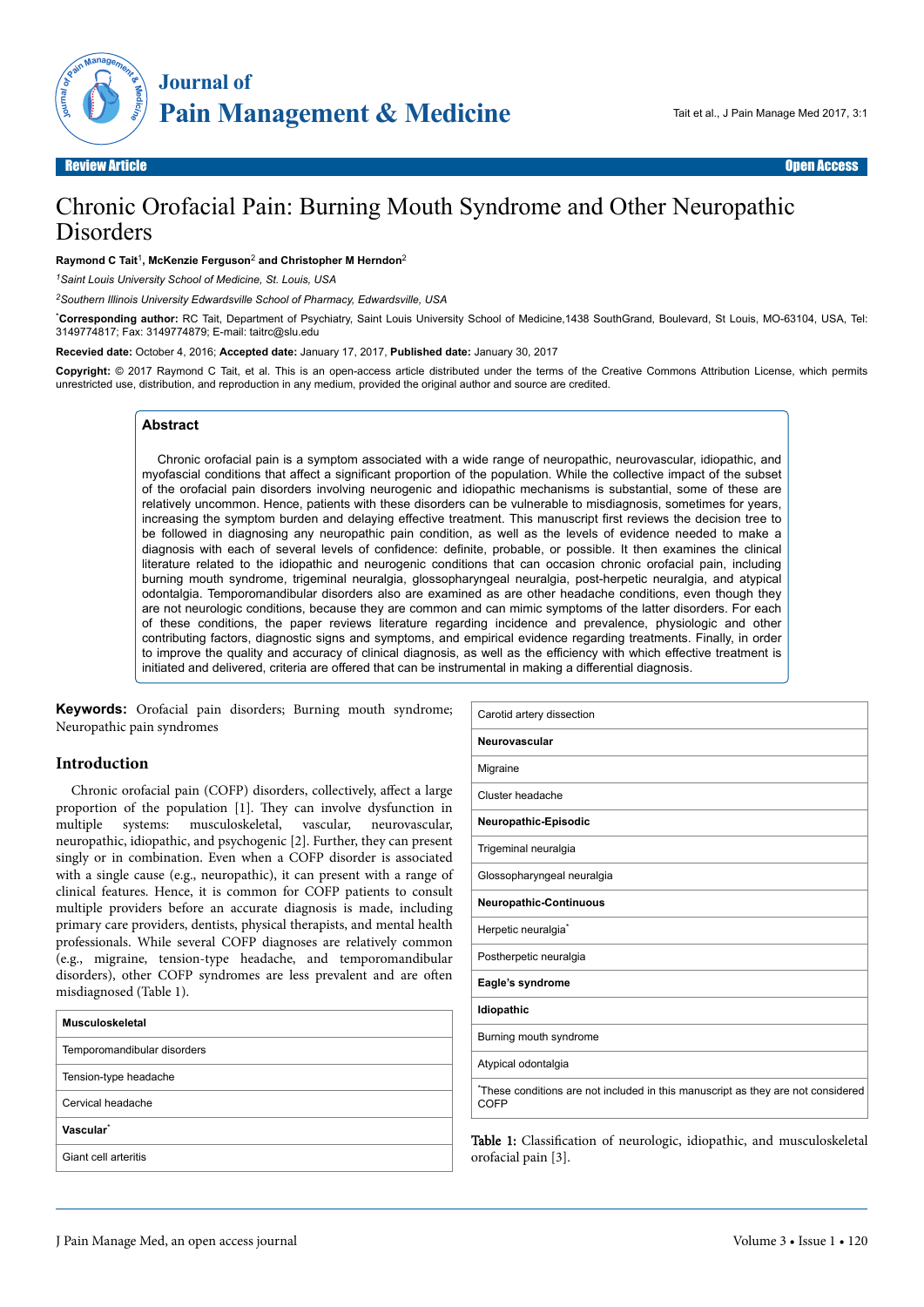### Page 2 of 14

This delays the initiation of effective treatment for years in patients with some of the less common conditions [4]. COFP syndromes may arise from a variety of underlying pathophysiologic causes and are typically categorized as musculoskeletal, vascular, neurovascular, psychogenic, neuropathic (episodic or continuous), and idiopathic [3].

affecting between 3.3% and 8.2% of that group [5]. To a large degree, the broad range reflected in such epidemiologic studies reflects the lack of specific clinical signs and symptoms that can be used to reach a definitive diagnosis for neuropathic/idiopathic COFP. Not only does the lack of definitive diagnostic criteria complicate epidemiologic studies, diagnosis and treatment are complicated by the fact that many of these COFP disorders, as diagnoses of exclusion, often suffer from misdiagnosis or delayed diagnosis (Table 2).

Burning Mouth Syndrome (BMS) is one of the less common neuropathic/idiopathic COFP disorders. While most neuropathic and/or idiopathic COFP conditions are relatively uncommon, collectively, they are reasonably prevalent in the general population,

| <b>Site</b>                                                                                              | Pain severity pattern                                                                                                          | Pain descriptors                                                                                     | <b>Aggravating factors</b>                                                                                             | <b>Possible</b><br>P<br>н<br>and<br>findings                                                                                                                                          |  |
|----------------------------------------------------------------------------------------------------------|--------------------------------------------------------------------------------------------------------------------------------|------------------------------------------------------------------------------------------------------|------------------------------------------------------------------------------------------------------------------------|---------------------------------------------------------------------------------------------------------------------------------------------------------------------------------------|--|
| <b>Burning Mouth Syndrome</b>                                                                            |                                                                                                                                |                                                                                                      |                                                                                                                        |                                                                                                                                                                                       |  |
| Labial mucosa (frequently<br>tip of tonque), lips, buccal<br>mucosa, palate, pharynx,<br>floor of mouth. | Continuous. Increasing severity<br>during the day.                                                                             | Mild to moderate severity.<br>Burning, stinging, scalding,<br>and numb. Usually bilateral.           | Hot or spicy food. Stress?                                                                                             | Primary BMS: normal oral<br>mucosa, dysgeusia, dry<br>mouth. Secondary BMS:<br>vitamin<br>diabetes.<br>conditions<br>deficiency,<br>with reduced salivation,<br>selected medications. |  |
| <b>Trigeminal Neuralgia</b>                                                                              |                                                                                                                                |                                                                                                      |                                                                                                                        |                                                                                                                                                                                       |  |
| Along distribution of 2nd and<br>3rd divisions of trigeminal<br>nerve                                    | Paroxysmal.<br>Attacks<br>last<br>seconds to minutes. Many (up to<br>30) attack daily.                                         | Moderate to high severity.<br>Usually unilateral. Stabbing,<br>shooting,<br>electrical<br>lightning. | Chewing, light touch, talking, brushing<br>teeth, cold. Sometimes spontaneous.<br>Residual dull pain in affected area. | Hypesthesia,<br>autonomic<br>symptoms.                                                                                                                                                |  |
| Glossopharyngeal Neuralgia                                                                               |                                                                                                                                |                                                                                                      |                                                                                                                        |                                                                                                                                                                                       |  |
| Deep in throat, ear, and<br>pharynx.                                                                     | Paroxysmal.<br>Attacks<br>last<br>seconds to minutes.                                                                          | Moderate to high severity.<br>Stabbing, sharp.                                                       | Swallowing, chewing, talking, coughing,<br>and yawning. Residual aching pain.                                          | Hypesthesia,<br>syncope<br>(rarely).                                                                                                                                                  |  |
| Post-herpetic Neuralgia                                                                                  |                                                                                                                                |                                                                                                      |                                                                                                                        |                                                                                                                                                                                       |  |
| Site of zoster rash. Usually<br>follows<br>dermatomal<br>distribution.                                   | Constant to intermittent.                                                                                                      | Moderate to high severity.<br>Burning, throbbing, aching,<br>shooting, and itching.                  | Light touch.                                                                                                           | of<br>History<br>zoster<br>infection. Skin changes.<br>Hyperesthesia,<br>hypoesthesia, allodynia.                                                                                     |  |
| Atypical Odontalgia                                                                                      |                                                                                                                                |                                                                                                      |                                                                                                                        |                                                                                                                                                                                       |  |
| Tooth pain or pain at the site<br>of a tooth extraction. More<br>often in molars and in<br>maxilla.      | Continuous<br>almost<br>or<br>continuous. Usually localized to<br>tooth at onset. Can spread to<br>wider area of face or neck. | Moderate severity.<br>Deep.<br>poorly<br>localized.<br>Dull,<br>aching. Occasional sharp<br>pain.    | Mechanical stimulation or pressure to site<br>of pain.                                                                 | Normal radiographic and<br>laboratory tests. Often<br>follows<br>endodontic<br>treatment<br>or<br>tooth<br>extraction. Hyperalgesia<br>at facial area near oral<br>symptoms.          |  |
| Temporomandibular Disorder                                                                               |                                                                                                                                |                                                                                                      |                                                                                                                        |                                                                                                                                                                                       |  |
| TMJ, masticatory muscles,<br>May include<br>pain<br>ear.<br>radiating to head and neck.                  | Usually<br>intermittent.<br>Can<br>to<br>progress<br>continuous<br>with<br>exacerbations.                                      | Mild<br>to<br>high<br>severity.<br>Aching, sharp.                                                    | Prolonged chewing. Bruxing.                                                                                            | Clicking at TMJ, reduced/<br>deviated jaw<br>opening,<br>tenderness on palpation<br>masticatory<br>οf<br>bruxing,<br>musculature,<br>abnormal<br>wearing<br>оf<br>teeth, headache.    |  |

Table 2: Burning mouth and other neuropathic/idiopathic COFP disorders: Differential diagnosis.

This manuscript focuses primary attention on one idiopathic/ neuropathic disorder, Burning Mouth Syndrome (BMS). It reviews the clinical features of BMS, putative mechanisms underlying its presentation, psychological factors often associated (BMS often has been misdiagnosed as "psychogenic"), and a review of empirical data relevant to treatment. In addition, the manuscript reviews the clinical characteristics of other neuropathic COFP disorders. Because most cases of COFP, including BMS, lack the level of medical evidence required for a definitive diagnosis, a practitioner needs to know both the characteristics of a given condition (i.e., the hallmarks of BMS) and those of other neuropathic/idiopathic conditions in sufficient detail so as to develop an appropriate differential. Before focusing specifically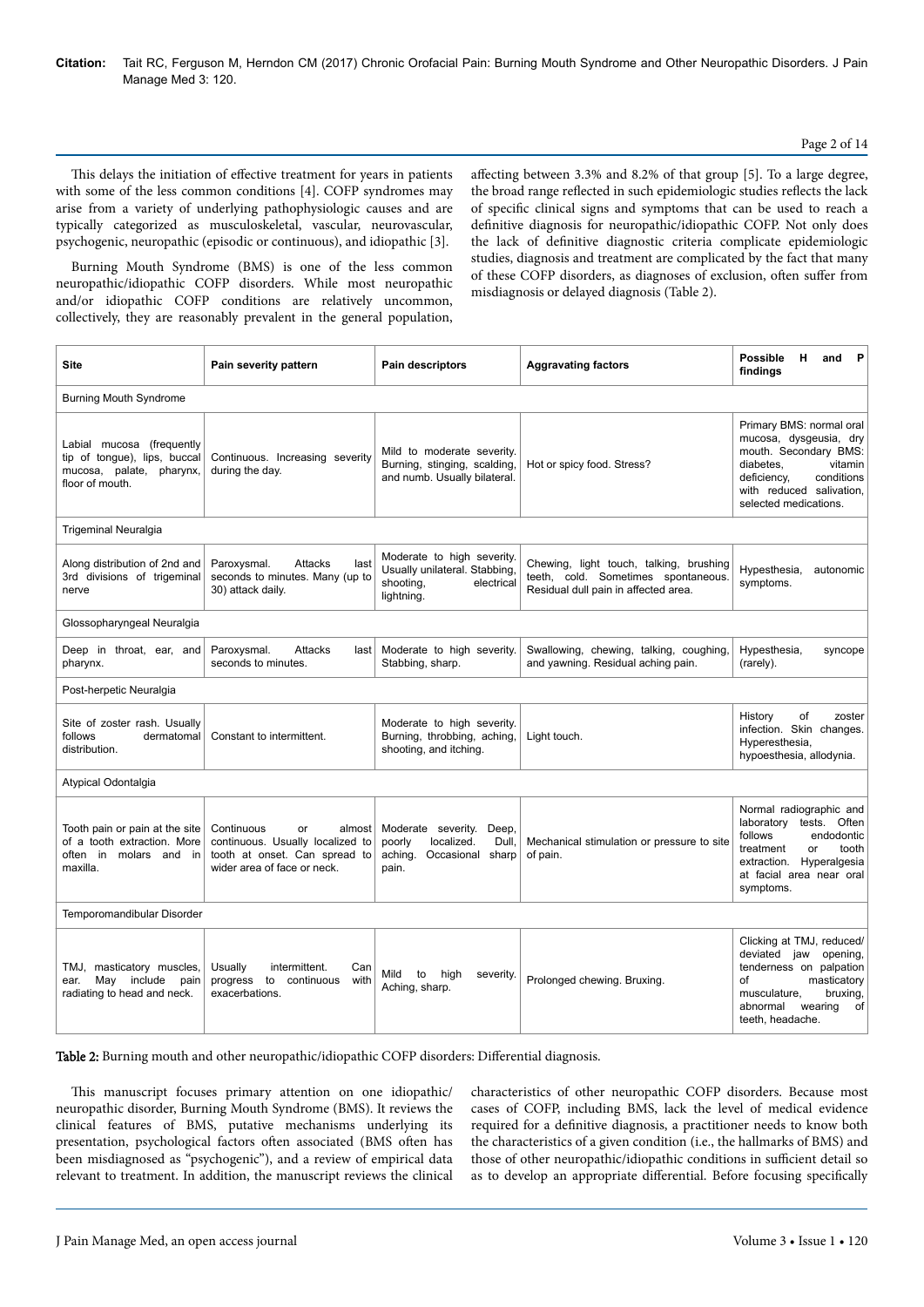on BMS and other associated disorders, however, we first review a grading system that has proved to be useful in making clinical diagnoses across a broad range of neuropathic disorders.

# **Diagnosing Neuropathic Pain Disorders**

Neuropathic pain is defined as "pain initiated or caused by a primary lesion or dysfunction in the nervous system" [6]. Historically, neuropathic pain has been under-recognized in primary care settings [7]. In an effort to facilitate diagnosis and the initiation of appropriate treatment, the Special Interest Group on Neuropathic Pain (NeuSIG), under the auspices of the International Association for the Study of Pain, developed a grading system to facilitate its diagnosis [5,8].

Figure 1 describes a decision tree for determining whether the medical evidence associated with a patient's symptoms support the diagnosis of a neuropathic disorder as "definite," "probable," or "possible."

In order to reach a definite diagnosis, a practitioner must find confirmatory evidence on diagnostic testing or make a disease diagnosis consistent with the neurologic dysfunction. As is evident in the following pages, such evidence often is lacking in neuropathic COFP disorders.

Thus, the differential diagnosis of these conditions typically rests on a thorough history, a careful physical examination, and an understanding of the clinical features with which the disorders may present (Figure 1) [9].



# **Burning Mouth Syndrome**

## **Clinical features**

Burning Mouth Syndrome (BMS), or glossodynia, is a chronic pain disorder characterized by continuous, burning sensations that fluctuate in intensity and often are associated with taste alterations (dysgeusia) and dry mouth (xerostomia) [10]. These symptoms most often affect the anterior two-thirds of the tongue and other oropharyngeal structures. Estimates as to its prevalence vary widely with some studies reporting prevalence as low as 0.7% of the adult population, while others have estimated prevalence to be as high as 15% [11,12]. Нe wide variability evident in these studies likely reflects two elements that complicate its diagnosis:

1) Нere is no clear understanding of the neurophysiologic mechanisms underlying the symptoms, so that BMS lacks a confirmatory diagnostic test; and

2) BMS symptoms can be secondary to other medical (e.g., nutritional deficit) or oral/dental conditions (e.g., an ill-fitting bite splint or an inflammatory reaction to an oral appliance) that must be ruled out as causes. In the latter cases, BMS pain is considered "secondary," while BMS pain that is not secondary to other medical or oral/dental conditions is considered "primary." Many surveys do not distinguish between primary and secondary BMS.

## **Prevalence**

While there is a lack of agreement as to its prevalence, other features are more consistent. For example, BMS is most commonly found in older adults (average age of onset is  $\sim$  60 years) and is rare in patients younger than 40 [13]. Further, it is as much as five times more frequent in women than men. Because it is so frequently found in peri- or postmenopausal women, there is a growing conviction that its onset may be related to hormonal factors [14,15]. Similarly, there is growing belief that the pain and other symptoms of BMS are neuropathic in nature, largely owing to the typical descriptions [14,16]. While BMS typically presents as pain distributed symmetrically in the oropharyngeal area, that pattern can vary. It also tends to follow a typical diurnal pattern, such that patients often complain of pain that increases throughout the day. Most patients also report that pain is exacerbated by hot or spicy foods and is eased by cold foods.

## **Pathogenesis**

The exact pathogenesis of BMS is in large part poorly understood. Psychogenic contributors likely play a role in the presentation of symptoms, as does hormonal fluctuations. No studies offer conclusive evidence of an identifiable etiology, however, symptoms of BMS have been reported in higher incidence in persons with significantly heightened perception of taste, increased number of fungiform papillae, and potentially the presence of the TAS2R38 gene [14]. Given the bilateral nature of the symptoms, it can be reasonably hypothesized that BMS represents a type of central pain.

#### **Psychological factors**

While psychological disorders are no longer seen by most as causing BMS, they frequently are associated with the disorder [13,17]. Research has found a high incidence of depression, anxiety, and fear of cancer in patients with BMS. In fact, between 30% and 50% of BMS patients have been found to experience symptoms of depression and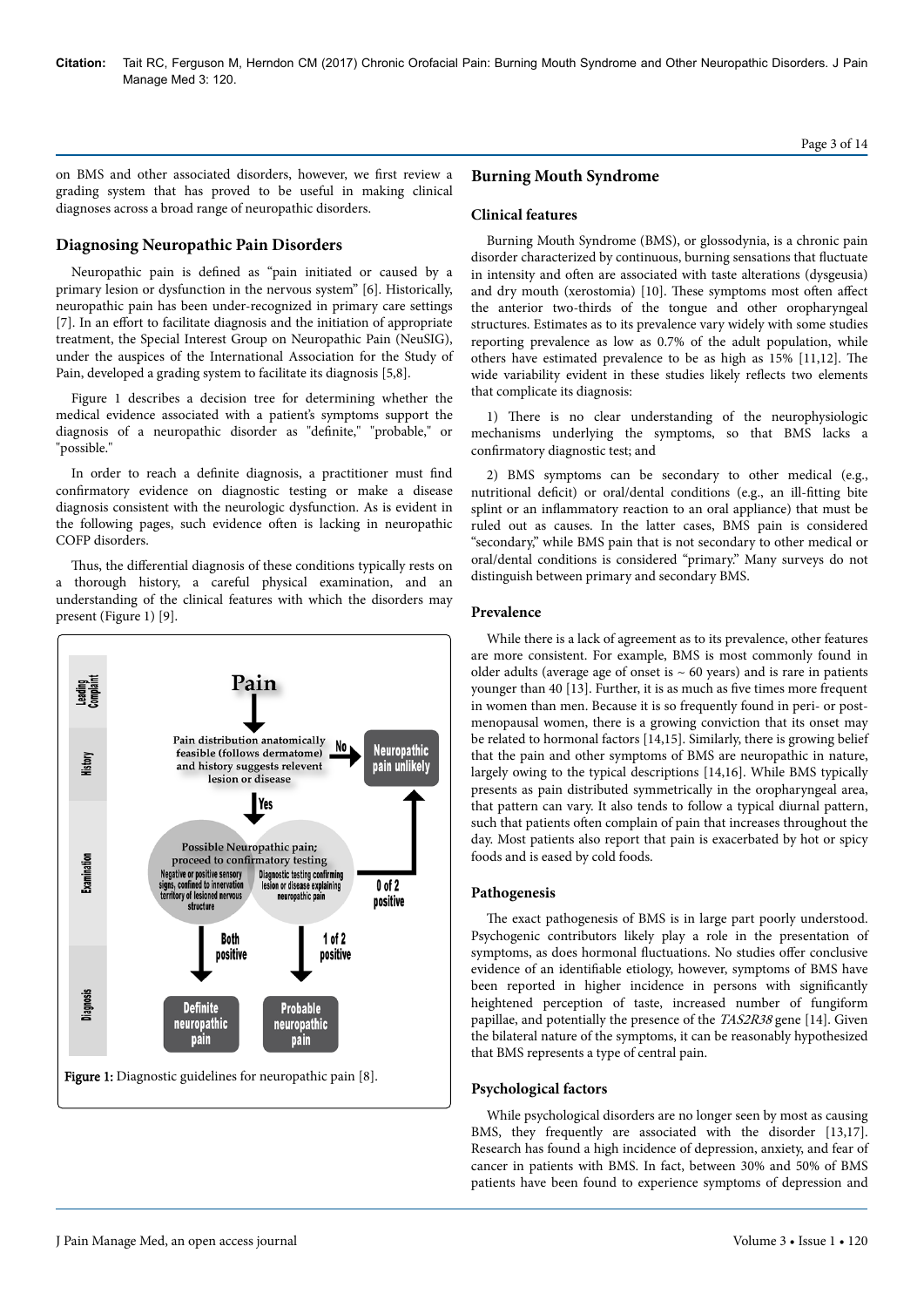#### 30% to 60% have been found to report symptoms consistent with an anxiety disorder [18,19]. Certainly, these conditions can co-exist.

While the frequency of these comorbidities seems high, it is important to note that the data reflect the presence of depressive or anxiety symptoms that may not meet the criteria for a formal psychiatric diagnosis, such as a Major Depressive Disorder. In this respect, BMS is similar to other chronic pain conditions where high rates of sub-syndromal psychological disorders also have been found. For example, epidemiologic studies based on health claims databases show diagnoses of depression in 13% of patients with chronic low back pain, while symptom-based (i.e., sub-syndromal) studies of clinic patients report depressive symptoms in almost 75% of patients with chronic pain [20,21]. Inasmuch as the symptom profile described above is consistent for BMS patients and patients experiencing other chronic pain conditions (e.g., low back pain, fibromyalgia), these comorbidities cannot be considered unique to BMS [21,22]

More unique to BMS compared to other orofacial pain syndromes is the frequency with which patients fear that their symptoms reflect an underlying malignancy. Multiple studies have reported that a high percentage of BMS patients describe a fear of cancer, ranging from 20% to 47% [23,24]. While any explanation of this unusual finding is speculative, it likely reflects several factors. First, as BMS is a diagnosis of exclusion, the lag between symptom onset and diagnosis can be protracted. Research has shown that on average, patients with BMS may await a diagnosis for almost 7 years [3]. Hence, patients often experience an extended period of uncertainty regarding potential causes of their symptoms, during which time anxiety and catastrophic cognitions may develop. A second factor that likely contributes to cancer phobia involves BMS demographics: patients average 60 years of age at the time of BMS symptom onset. Cancer, as a disease associated with aging, is a much more prominent concern for the latter age group than for other chronic pain conditions, where onset commonly occurs at a younger age.

## **Treatment considerations**

While treatment for BMS patients lacks evidence-based or consensus guidelines, the first step invariably involves ruling out other conditions that might be responsible for the symptom profile. Ill-fitting bite splints and selected acrylic appliances can result in inflammation and discomfort, while correcting the design and/or composition of the appliance can yield symptom relief [10]. In addition, metabolic disorders (e.g., diabetes) and nutritional deficiencies (e.g., Vitamin B12 deficiency) may represent other conditions that can occasion BMS symptoms [14]. Finally, BMS symptoms can be associated with adverse effects of medications. For example, select anti-depressant medications are frequently associated with side effects such as dry mouth, a frequent part of the BMS profile. In these cases, the replacement of a problematic medication with another that has a different side effect profile can be helpful in reducing secondary BMS symptoms.

For patients with primary BMS, the practitioner may want to adopt a "stepped care" model [25]. In this model, treatments are staged so that front-line, often less expensive treatments are initiated first with many patients responding to initial therapy. Of course, front-line treatments for primary BMS typically are dental or medical in nature. The following section outlines medical therapies with demonstrated effectiveness for BMS.

Pharmacological therapies: Several pharmacological agents have been studied as possible treatments for BMS although typically the evidence is from small, poorly designed studies, many of which lack blinding, randomization, and/or comparison to a placebo (an important consideration inasmuch as a demonstrated placebo effect exists in treating this pain syndrome). When combined with the subjectivity of pain assessment over a relatively short duration of treatment, these design considerations weaken some of the findings. Overall, this translates into low quality evidence to support efficacy and safety [26]. For this reason, non-pharmacological approaches to the management of this condition should be considered before initiating drug therapy.

As there is no standardized, clinically validated pain assessment tool specific to BMS, no consensus exists on how to effectively rate BMS pain. Нerefore, some inconsistencies in results among trials may be secondary to how pain scores are characterized and interpreted. In addition, most studies did not assess the impact of treatment on quality of life (QOL). Notwithstanding these concerns, given the burden of pain and impact on QOL in those suffering from BMS, pharmacotherapeutic options may be reasonable once other etiologies are considered and other non-pharmacologic treatment options have failed. Unfortunately, many drug therapy studies have failed to show a substantial clinical benefit versus placebo for the treatment of BMS pain. When drug therapy is appropriate, co-occurring conditions are an important consideration in tailoring treatment to other patientspecific factors and needs.

Clonazepam: It has been proposed that GABA-A receptors may change in density or ligand concentration, resulting in the pain associated with BMS. As clonazepam modulates GABA-A receptors and has a strong effect on the brain's serotonergic system, it has been widely studied as a treatment for BMS, both systemically and topically. It is thought that clonazepam is the preferred benzodiazepine for treating BMS, partially due to its unique pharmacokinetic profile [27].

Observational and interventional studies of clonazepam have evaluated topical administration of the drug (e.g., 0.5 mg clonazepam dissolved in the mouth for three minutes then spit out with remaining saliva up to four times daily), as well as once daily, low-dose systemic use [27-36]. With topical administration, clonazepam's action has a quick effect in reducing BMS symptoms (within 10 minutes) and is association with minimal adverse effects. Unfortunately, the duration of action of analgesia and alleviation of other BMS symptoms is short (3 hours to 5 hours) [15].

One randomized, placebo-controlled study that assessed topical clonazepam found superior pain relief as compared to placebo over six months of treatment [32]. At one month, 23/33 showed a 50% reduction in symptoms  $vs. 4/33$  in the placebo group (p<0.05). Similar findings were reported at six months: 23/33 on clonazepam experienced a 50% reduction in symptoms from baseline vs. 2/33 taking placebo. Although further studies would be beneficial to confirm these findings, topical clonazepam is a viable treatment in patients unresponsive to other treatments not associated with abuseliability.

The efficacy of systemic clonazepam is generally conflicting among widely variable studies. Some studies didn't demonstrate added clinical value over placebo, while other studies showed significant improvement in symptoms related to pain intensity and overall improvement.

Antidepressants: Efficacy regarding the use of antidepressants for the treatment of BMS is also conflicting, with drug-related side effects of greater concern. Trazodone, an antidepressant with multiple actions

#### Page 4 of 14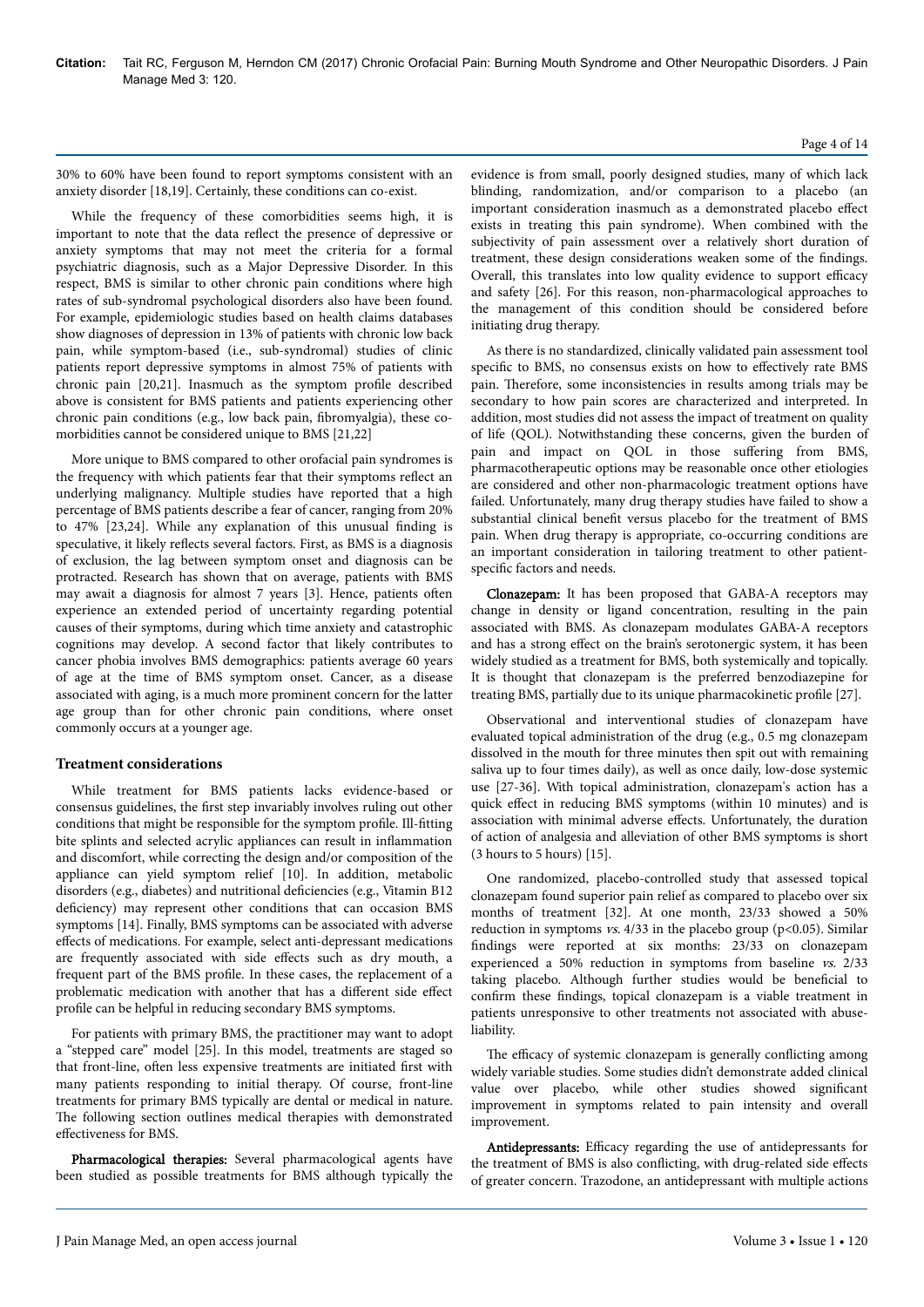involving the serotonergic system, has been studied for pain due to BMS. One randomized, double-blind, placebo-controlled study assessing the use of trazodone over 8 weeks showed no benefit vs placebo in pain intensity [37]. Moreover, use of trazodone was associated with adverse effects that included dizziness and drowsiness. Though small studies assessing the use of sertraline, paroxetine, and moclobemide have demonstrated favorable efficacy results, confidence in those results is limited by the lack of placebo comparisons and blinding [38,39]. Aside from the methodological considerations associated with the latter studies, dose-dependent adverse effects and drug interactions limit these drugs' usefulness. However, general provider comfort in dosing and monitoring of these agents may make them reasonable options for the patient experiencing pain due to BMS.

Milnacipran is a serotonin and norepinephrine reuptake inhibitor that is approved in the U.S. to treat fibromyalgia, rather than depression, even though it shares common pathways with the latter antidepressant drugs [40]. Нree open-label, non-controlled studies have assessed the use of milnacipran for treatment of BMS [41-43]. As with the antidepressant literature, results were conflicting, and their interpretation complicated by such methodological issues as small sample sizes, possible bias, and a lack of comparators. Other confounds included the use of other drugs and the presence of other co-occurring conditions, all of which raise further questions about the quality of the evidence. Hence, the data provide little support for its use.

Vitamin B: Vitamin B has been studied for the treatment of BMS, but has also been used to treat other causes of burning mouth symptoms, such as vitamin deficiency. Different types of Vitamin B have been studied, including B1, B2, and B6. In one open-label, nonrandomized study of 55 patients with BMS (with and without vitamin deficiency),  $86\%$  (24/28) of vitamin-deficient participants were asymptomatic at three months; however, only 7% (2/27) of nondeficient participants exhibited improvement [44]. In addition, A double-blind, non-randomized study of 16 patients found no benefit of Vitamin B (Vitamin B1, B2, and B6) VS placebo after four months of treatment [45]. Unfortunately, the study did not control for vitamin deficiency status. Based on available evidence, treatment with Vitamin B should be considered only if the patients are established to be vitamin deficient.

Gabapentin: One double-blind study assessed the use of gabapentin and ALA, alone and in combination, for the treatment of BMS pain. A total of 120 participants were randomized to one of four groups: gabapentin 300 mg daily, ALA 600 mg daily, the combination of both, or placebo [46]. Greatest efficacy (noted as positive changes or full recovery) was found with combination therapy (14/20 patients) relative to ALA (11/20 patients), gabapentin (10/20 patients), and placebo (9/60 patients). Adverse events were mild with no reported discontinuations. While these results provide some support for the combined treatment, the added benefits of the combined treatment were modest. Further, dose dependent adverse effects (e.g., somnolence, dizziness) might limit the use of gabapentin. Subtherapeutic dosing of gabapentin compared to studies assessing its utility in other chronic pain syndromes may have contributed to the modest effect size.

Capsaicin: Topical capsaicin works by desensitizing nociceptors and depleting stores of the neuropeptide, Substance P, thereby reducing neuropathic inflammation and potentially leading to a reduction in the oral burning sensation characteristic of BMS. A study utilizing oral capsaicin was shown to have statistically significant improvement in visual analog score (VAS) ratings, but with the complication of serious gastric pain in 32% of the participants by the end of 4 weeks [47]. Нis is not surprising considering the typical adverse effect of burning when initiating this therapy for topical use. While other capsaicin studies also have shown reductions in VAS scores for BMS patients, formulations varied among studies, making interpretation difficult [48,49]. Hence, capsaicin may be an effective agent in reducing symptoms of BMS but its use is limited by poor patient tolerability and a lack of information regarding the optimal dose.

H2-Receptor antagonist (Lafutidine): Lafutidine is an H2-receptor antagonist that has a unique mechanism related to the treatment of BMS as compared to other drugs within the class. Lafutidine is thought to activate mucosal defensive mechanisms in the gastrointestinal tract by sensitizing capsaicin-sensitive afferent neurons. One randomized, controlled study has demonstrated benefit for lafutidine 10 mg twice daily in treating 74 patients with BMS [50]. Нe control group received other H2RAs twice daily, and both arms rinsed with an antiinflammatory solution (azulene) four times daily. After 12 weeks of treatment, those treated with lafutidine reported lower pain intensity relative to comparators. Although the difference was not statistically significant, complete symptom resolution was observed in 29% of those treated with lafutidine vs. 13% in the control arm. Minor adverse effects not warranting discontinuation were noted with lafutidine, including mild nausea and abdominal distention. Unfortunately, lafutidine is not available in the United States and the observable differences seen in treatment groups may preclude assuming the utility of this agent is a class-effect of HSRAs in general.

Complementary alternative medicine: Various complementary alternative medicines (CAM) have been studied for treatment of BMS. Several compounds have been shown not to differ in efficacy from placebo. Generally, the alternative medicine studies lack strong evidence of clinical efficacy (e.g., comparisons to placebo or other controls) and/or are limited by unknown safety concerns. For these reasons, utilization of these as bona fide treatment options for BMS is not recommended. Нat said, a reasonable amount of CAM research on BMS has been conducted.

Alpha Lipoic acid: Although the mechanism of BMS is not well understood, as noted above, some believe a neuropathic component may be involved. Alpha lipoic acid (ALA) has been used to help treat diabetic neuropathies and is believed to have a neuroprotective effect as an antioxidant and free radical scavenger. It also increases levels of glutathione and lowers blood glucose levels although the clinical significance of these pharmacologic actions are unknown [51]. Accordingly, ALA has been studied as a treatment for BMS.

Evidence regarding the efficacy of ALA for treatment of BMS is conflicting, complicated in part by differing definitions of efficacy among studies. Several randomized, blinded, controlled trials have demonstrated positive efficacy of ALA at improving pain [46,51]. Further, several studies have shown adverse effects to be mild and primarily involving gastrointestinal complaints [46,52]. Other studies, however, have shown no benefit of ALA as compared to placebo  $[52-54]$ . Although more studies are needed to clarify the efficacy of ALA in the treatment of BMS, overall evidence suggests that ALA may be somewhat effective for treatment of BMS. Moreover, ALA is relatively safe, with few side effects or drug/disease interactions. ALA is inexpensive and available without a prescription, although lack of consistency in commercially available products may complicate accurate dosing.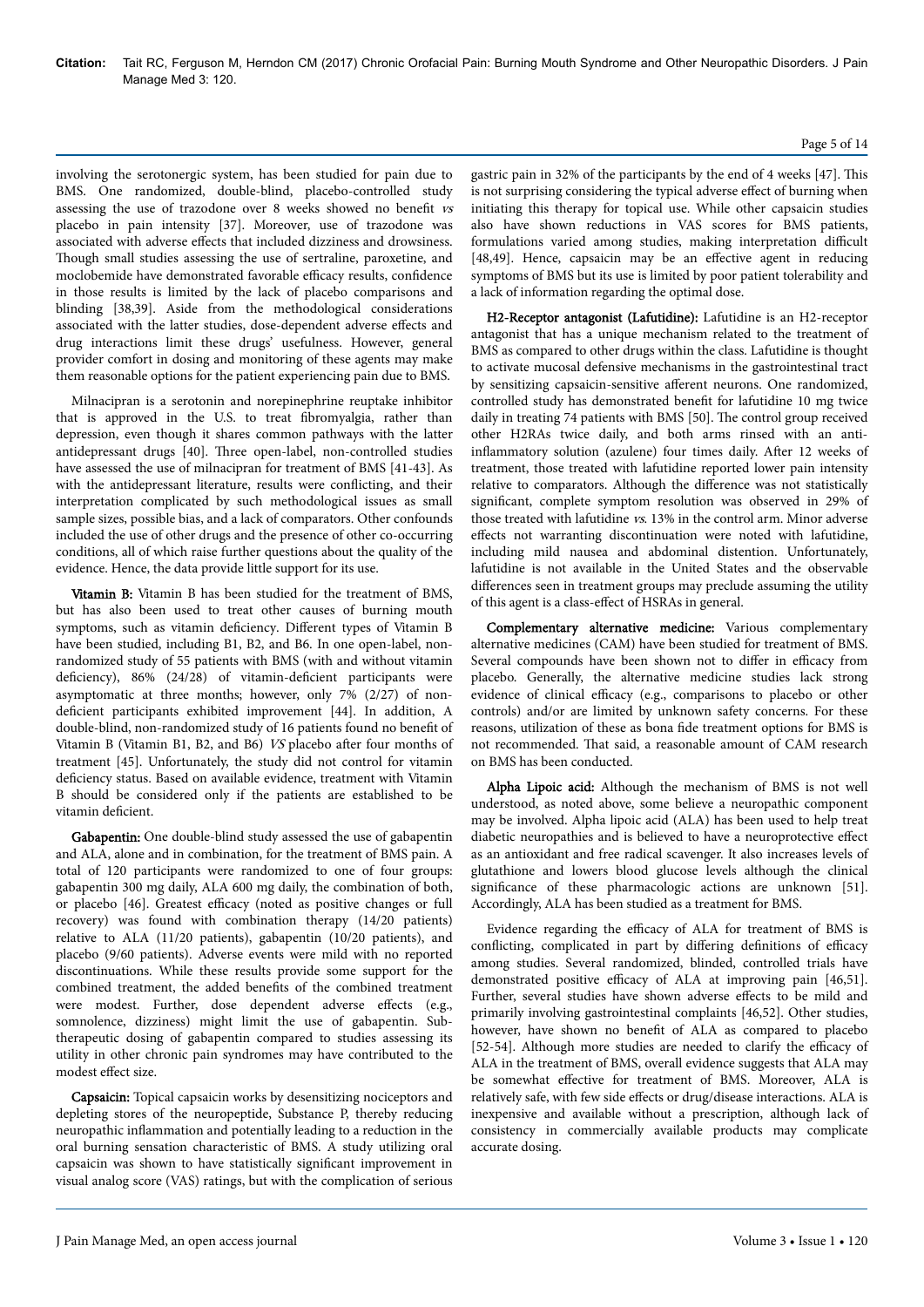#### Page 6 of 14

Lycopene: Lycopene was examined for treatment of BMS in a double-blind, placebo controlled study [55]. Sixty BMS patients were randomized to either lycopene-enriched olive oil 300 ppm or placebo (water and dye) for 12 weeks. Lycopene was administered orally as 1.5 ml of spray three times daily. Results showed improvement in both groups in VAS pain scores and other BMS symptoms, and no adverse events were reported. No statistically significant differences, however, were found between groups. Similarly, a randomized, double-blind study of Hypericum perforatum extract 300 mg (n=21) vs. placebo  $(n=22)$  three times daily resulted in no statistical differences in VAS scores between groups at 12 weeks [56].

Catuama is an herbal product composed of four medicinal plant extracts: Paullinia cupana (guarana), Trichilia catigua (catuaba), Zingiber officinalis (ginger) and Ptychopetalum olacoides (muirapuama). Catuama twice daily was compared to placebo in a randomized, double-blind study in 72 patients with BMS [57]. Statistically significant reductions in pain severity ratings favoring the catuama-treated group were noted at 8 weeks and 12 weeks. Six participants (3 in each arm) withdrew due to exacerbation of symptoms. Adverse effects also were noted for catuama, including somnolence, weight gain and insomnia. While the long-term safety of this product is unknown, abrupt discontinuation of one of its components, guarana, can result in symptoms of withdrawal because of its caffeine content [58].

Other agents: Other agents, such as olanzapine, topiramate and pramipexole, have only been reported descriptively in the literature [59-62]. In one case report, topiramate was proposed to induce BMS. Other therapies such as sucralose and hormone replacement have been studied for secondary causes of burning mouth pain versus BMS itself [59].

Psychological therapies: Patients not responsive to dental or pharmacologic treatments may require multi-disciplinary care that includes psychotherapy. In addition, patients demonstrating symptom reduction but not total or adequate resolution may benefit from psychological intervention to supplement medical/dental treatment. Although cognitive behavioral therapies have been recommended as part of a multidisciplinary intervention for BMS patients, the empirical literature regarding the effectiveness of psychological interventions is limited to studies of group therapies [63,64]. For example, in an early study, BMS patients were randomized into a cognitive therapy group that met weekly for 12 weeks to 15 weeks or into an attention control group [65]. Нe treatment group demonstrated a statistically significant decrease in reported pain severity following treatment. Нat benefit was maintained at six-month follow-up. Similar results were obtained in a more recent study of a three-month course of group psychotherapy against treatment as usual [66]. A significantly higher percentage of the group therapy participants reported symptomatic improvement than did patients who participated in standard care (70%  $Vs. 40\%$ ). Finally, one study examined the effects of group therapy (two psychoanalytic sessions per week for two months) crossed with medical treatment (ALA) or placebo. Results at two months showed that all active treatments yielded symptom improvement relative to placebo, although the greatest improvement occurred in the ALA and group therapy condition [67].

While the above findings suggest benefit from group interventions, the mechanisms responsible for symptom improvement are not clear, especially as each of the above interventions differed in the content of the intervention from the others. Indeed, the issue is highlighted further by results derived from a very brief group intervention [68].

The latter intervention, described as group cognitive behavioral therapy, involved two 20-minute presentations (by a neurologist and a dentist) to small groups of BMS patients. Нe presentations provided basic information regarding BMS, pain physiology and stress, as well as brief training in relaxation; this was followed by an hour of open discussion among group participants. Нe session then was repeated at an interval of six months. Despite the brevity of the intervention, significant reductions in pain intensity and anxiety are described relative to symptoms reported by patients who received treatment as usual.

The results described above suggest that psychological interventions, even some that are quite basic, can be useful adjuncts to the treatment of BMS. Нese results also raise questions about how intensive such interventions should be, especially as benefits have been found for both brief and more extended interventions. As with the medical treatment modalities, the best approach could involve "stepped care"-a set of interventions that are scaffolded, such that less intensive/costly interventions are delivered initially (e.g., interventions with an educational focus) and are followed by more intensive interventions only for patients that do not benefit from the previous level of care [69]. With such a model, psychological distress that accrues over the extended course of the search for diagnosis and treatment would likely be responsive to a low-level intervention, while patients who bring pre-morbid psychosocial vulnerabilities to the clinic would likely require more intensive care [3].

## **Other Neuropathic/Idiopathic COFP Disorders**

## **Trigeminal Neuralgia**

Trigeminal neuralgia (TN) is an orofacial pain condition that is characterized by paroxysms of sharp, stabbing, and electric, shock-like pain that typically follows either the 2nd branch or the 3rd branch of the trigeminal nerve unilaterally to the cheek or chin. Usually episodes last several seconds, but can last for several minutes in duration. Patients often describe periods in which painful episodes are frequent for several weeks followed by pain-free intervals lasting months or years. Нe pain generally is of high severity and frequently triggered by stimulation of "trigger zones" that is typically of a light mechanical nature (e.g., brushing, talking, and shaving). Provocation can also be associated with other stimuli, such as bright lights or loud sounds.

Two categories of TN have been identified. Symptomatic TN is characterized by an identifiable structural lesion, such as nerve demyelination. Classic TN, while technically considered to be idiopathic, is thought to be related to vascular compression of the trigeminal nerve root at the root entry zone. Нis can result in focal demyelination and hyperexcitability of the afferent fiber. Hyperexcitability of the trigeminal brainstem complex also is suspected in TN, perhaps, as a consequence of repetitive "ignition" of the injured sensory nerve (i.e., central sensitization). If so, this could account for the effectiveness of pharmacotherapies that target the central nervous system (CNS).

TN is a relatively uncommon condition, with estimates of incidence that vary from a low of 4.3 new cases per 100,000 annually to rates as high as 27 per 100,000 [70,71]. Rates also vary significantly with age, with very few young adults experiencing TN and a much higher incidence in adults over 60 years of age, reaching rates as high as 80 per 100,000 annually among adults over 70 [71,72]. It is more frequently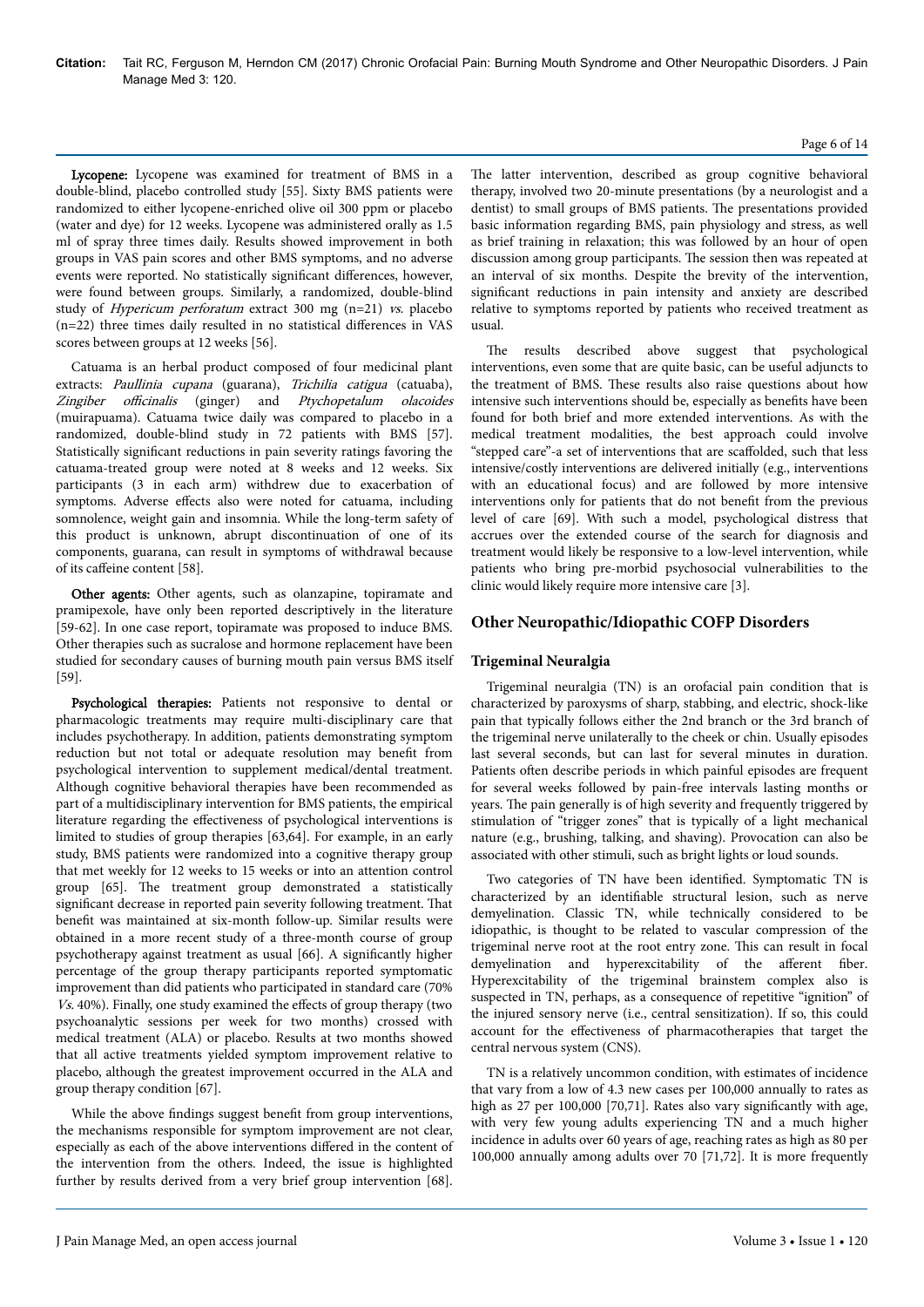found in women than men, with recent studies estimating the relative rates at 2.3 to 1 [73].

Differential diagnosis of TN is generally clinical in nature although ruling out metabolic and endocrinologic etiologies is important. Imaging may be pursued in an effort to further classify the syndrome and rule out structural causes that may be alleviated by surgical correction. Although TN is almost always unilateral in nature, following the respective dermatome(s) of the nerve branches affected, bilateral distribution of symptoms has been described. Differentiating between TN and other facial neuralgias may be difficult, at best. Suspicion of active herpes zoster infection in and around the ophthalmologic orbit (herpes zoster ophthalmicus) should be specifically ruled out as a possible cause of symptoms and high suspicion of this disorder resulting in referral to a specialist [74].

Psychological factors in TN generally are viewed as "downstream" phenomena associated with the prolonged experience of severe, lancinating pain. Consistent with that view, research has shown that, relative to patients with lower pain severity, those with more severe TN pain describe more disability and more impaired health status [75]. Further, in a study that compared patients with chronic, atypical facial pain against those with both atypical facial pain and episodic TN, those with both atypical pain and TN reported significantly higher levels of pain severity, pain-related disability, anxiety, and depression [76].

Many non-pharmacologic, pharmacologic, complementary, and surgical interventions have been extensively studied for the treatment of pain due to TN and are beyond the scope of this manuscript [77]. In general, antidepressants and anticonvulsants are the mainstay of pharmacologic therapy with perhaps carbamazepine, gabapentin, pregabalin, tricyclic antidepressants, and duloxetine being the most widely studied [78]. Given the neurogenic nature of TN, it is not surprising that therapies that have shown efficacy for other neuropathic pain syndromes also show promise for TN. As with most chronic pain syndromes, multi-disciplinary treatment involving cognitive behavioral therapy also has shown promise.

## **Glossopharyngeal neuralgia**

Glossopharyngeal neuralgia (GPN) symptoms are similar to those of TN: attacks of pain of a sharp, stabbing, shooting, or lancinating nature that typically is unilateral (although 25% of patients may have bilateral symptoms) and that typically lasts less than a minute. In addition to pain, some patients also experience some throat discomfort owing to the innervation of glossopharyngeal (cranial IX) nerve [71]. Following an attack, it is common for patients to experience a series of episodes of GPN-related discomfort at a frequency of 5 hour to 12 per hour; clusters of such attacks can occur for weeks or months [71,79]. Subsequent to a GPN cluster, however, many patients experience a long symptom-free period with up to 75% experiencing complete remission [80]. Нis type of symptom clustering makes systematic investigation of treatment modalities incredibly difficult.

There are two forms of GPN, secondary to the differences in the pain distribution associated with each form. Pharyngeal GPN usually is located in the pharynx, tonsil, soft palate, or posterior one-third of the tongue, with radiation to the ear and/or mandible possible. Tympanic GPN pain, however, is generally restricted solely to the ear for unclear reasons. Regardless of the form, GPN triggers generally are located in the tonsillar region and posterior pharynx, so that attacks can be activated by swallowing, chewing, talking, coughing, or

yawning [79]. In the majority of cases, a thorough examination of the patient is unrevealing of pathology, other than the identification of trigger points [81].

GPN is an uncommon condition, with an incidence estimated around 0.7 cases/100,000 per year, substantially lower than that of TN. It occurs predominantly in adults, typically over the age of 50, and is twice as common in women as men [71]. Secondary to its rarity, it is difficult to diagnose, with the differential diagnosis most frequently between TN and GPN, although the referred mandibular pain also can be confused with temporomandibular disorders, a much more common group of pain syndromes [82].

No studies were found that address psychological assessment of patients with GPN, nor were studies found that addressed GPNspecific treatment. Нat said, given the similarities described above between TN and GPN, many of the same recommendations are likely to apply. In particular, it is likely that GPN patients who experience severe symptoms, especially those who experience GPN symptoms on a recurrent basis, are likely to demonstrate QOL effects similar to those of TN patients [75]. Нose patients may benefit from complementary psychiatric (i.e., anti-depressant) or psychological treatment [83].

Similar to BMS, GPN lacks clear evidence-based or consensus diagnostic or treatment guidelines. Additionally, the lack of predictability in presence of symptoms makes designing wellcontrolled studies difficult. Several treatment modalities have been investigated and treatment options for GPN typically follow that of a plan for TN. As with the other COFP syndromes discussed already, a multi-disciplinary approach to treatment, including psychologic modalities, should be made available to patients.

# **Post-herpetic neuralgia**

Acute herpes zoster eruptions are associated with reactivation of latent varicella virus infections, often occurring decades after the initial infection. Acute zoster infections are common in the general population, with the lifetime risk as high as 20% and increasing with age [84]. Нe eruptions typically follow a dermatomal pattern and occur in the thoracic region in up to 50% of patients, in the trigeminal region in 5% to 28% of cases, and in cervical nerves in approximately 20% of those diagnosed [85-88]. Approximately 10% of patients with acute herpes zoster will experience postherpetic neuralgia (PHN), defined as pain of at least moderate severity (>3/10 on a 0 to 10 scale) that persists for more than three (3) months after the herpes zoster rash has healed [84,89]. When PHN is defined differently (e.g., at a lower severity) and an older age group is the study target, the incidence of PHN can be as high as 73% [90].

Factors that predict the pain severity in acute herpes zoster have been well studied with several factors appearing as consistent predictors: older age, acute pain severity, and the presence of a prodrome [91]. In turn, several factors have been found to predict PHN pain severity: older age, acute pain severity, and previous or most recent rash severity [85,92,93]. In addition, functional limitations prior to an initial infection have also been found to predict PHN pain severity [85]. PHN pain has been described variously as deep, aching, burning, stabbing, itching, and electrical. It can be the product of several different mechanisms:

1) allodynia (an ordinarily non-painful stimulus is perceived as painful);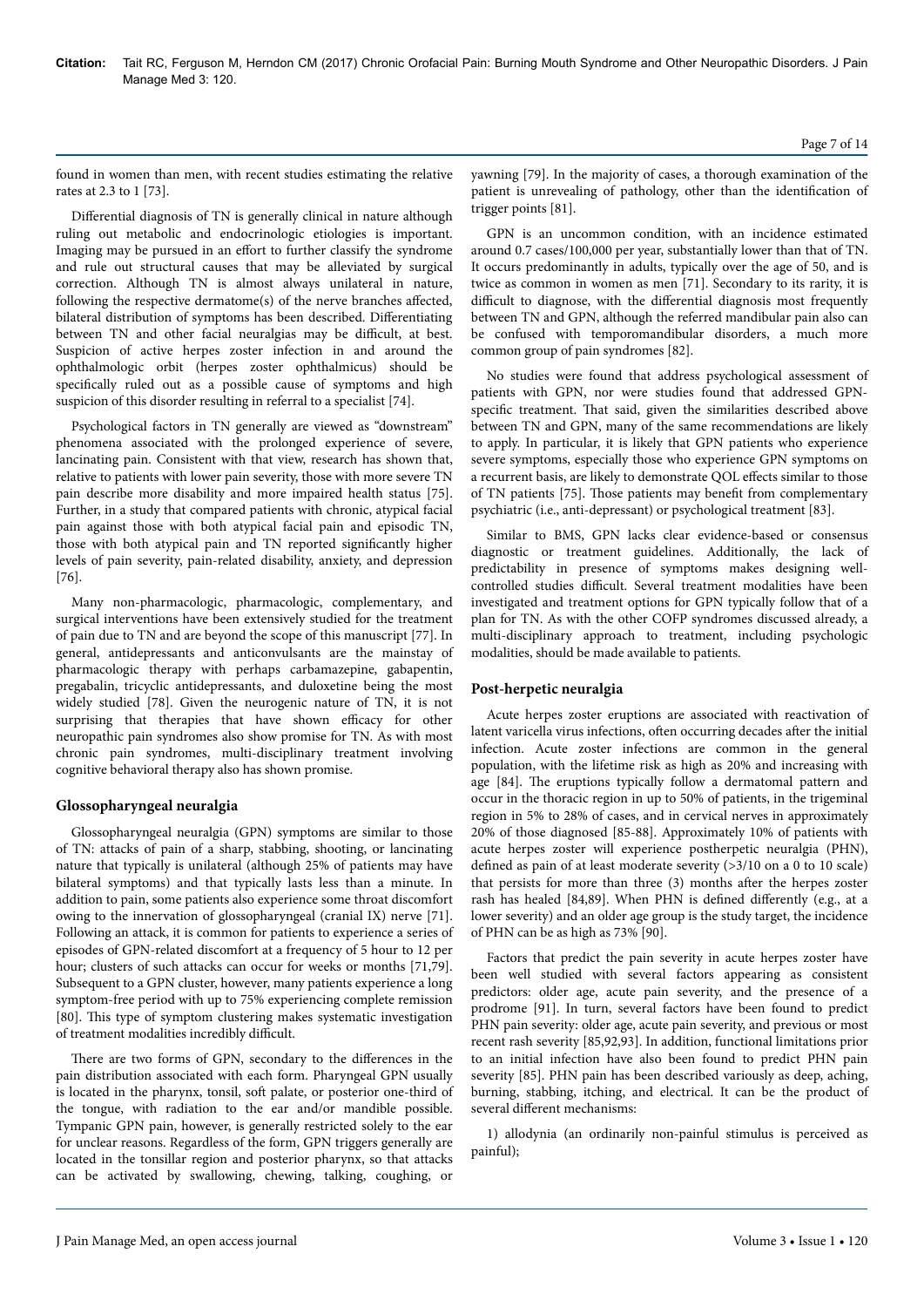Page 8 of 14

2) hyperalgesia (a somewhat painful stimulus is perceived as more painful than expected); and

3) dysesthesia (abnormal sensations are experienced in the absence of stimulation). Of these, the pain of allodynia is often described as most debilitating by PHN patients [94,95].

The pathophysiology of PHN is complex, involving a combination of peripheral and central mechanisms. Peripheral factors involve injury to nerves secondary to inflammation and the immune response to the varicella infection; the damage can involve both nociceptive (i.e., Cpolymodal and αδ) and non-nociceptive fibers (i.e., αβ) [96]. In addition to the peripheral inputs, central sensitization also is believed to contribute to PHN pain, secondary to the deafferentation associated with peripheral nerve damage.

The differential diagnosis of PHN is based on a sound physical examination, and perhaps more importantly, a thorough history of symptoms and past medical problems. Pain and dysesthesia may precede the appearance of rash in an acute zoster infection, which may make differentiation from PHN and the appropriate treatment approach less clear.

A substantial literature documents an association between the severity of PHN pain and a patient's QOL: higher levels of pain severity are associated with depression and anxiety in high percentages of PHN patients [97-100]. Moreover, PHN pain is likely to cause such emotional responses: patients with acute herpes zoster whose pain resolves (typically after approximately one month) do not demonstrate the levels of emotional distress exhibited by patients whose PHN pain persists [94]. PHN pain, however, can impact other QOL domains, as well, including disability/role functioning and sleep [97,99,100]. Нere also is some evidence that patients who cope poorly with the pain of acute infection may be at greater risk of developing PHN: patients who catastrophized at higher levels at baseline were likely to report higher levels of pain severity when assessed 8 weeks later and may have been more vulnerable to developing depression over the course of the study [101].

Much research has focused on the early implementation of pharmacologic modalities during an acute zoster outbreak (e.g., corticosteroids, anti-virals, and anticonvulsants) to reduce the later appearance of PHN symptoms [102,103]. Numerous nonpharmacologic and pharmacologic treatments have been studied for the treatment of pain associated with PHN. Нese treatment options generally follow similar strategies to that of other common neuropathic pain disorders [104]. Of those investigated various antidepressants, namely tricyclic antidepressants (e.g., amitriptyline or nortriptyline) and anticonvulsants. Topical lidocaine is FDA approved for PHN, although studies supporting its use are small with modest treatment effect [105,106].

# **Atypical Odontalgia**

Atypical odontalgia (AO) involves "a severe throbbing in the tooth without major pathology" [15,107]. Because AO is idiopathic, its diagnosis can be challenging and typically is a diagnosis of exclusion. It is common, however, for AO to begin following a dental procedure, such as a tooth extraction or pulp extirpation [81] It is most often found in women in their mid-forties, although it can affect adults of any age [107] While the mechanisms of AO remain unclear, it is increasingly thought that it is occasioned by several events or risk factors that include local inflammation, infection, mechanical irritation, and minor nerve injury.

No evidence-based diagnostic guidelines exist for AO which makes the systematic evaluation of treatment modalities difficult. Unfortunately, therapies typically effective for other orofacial pain syndromes have been largely disappointing in studies of AO [108].

# **Eagle's syndrome**

Eagle's syndrome is characterized by a constellation of features that may include recurrent throat pain, foreign body sensations in the pharynx, dysphagia, ear pain, and neck pain [109]. Нese symptoms can be exacerbated by head rotation, swallowing, chewing, and speaking. Rarely, Eagle's syndrome can be associated with "yawning headache" [110]. The symptoms are related to elongation of the styloid process, normally 2.5 cm to 3 cm in length, to a length exceeding 3 cm. At this length, a range of neurovascular structures near the tip of the styloid process can be stimulated. Interestingly, elongated styloid processes are not uncommon: it is estimated that 4% of the population will exhibit elongation, although it is symptomatic in only a small percentage of that group [111]. In the latter group, it is thought that ossification and/or scar tissue formation may be responsible for symptom onset, sometimes following tonsillectomy [112].

Two forms of the syndrome have been identified: classic type and carotid artery type. Нe classic type is associated with stimulation of the trigeminal, facial, glossopharyngeal, and vagus nerves, while the carotid artery type is linked to styloid irritation of the carotid nerve plexus [113]. Symptoms associated with Eagle's syndrome can be similar to those of GPN, although those of the former syndrome tend to be more dull and persistent, while those of the latter can be more sharp and episodic. Eagle's syndrome symptoms also have been misdiagnosed as TN and as a temporomandibular disorder [109,112].

For patients with moderate symptoms, medical management is advocated, although no clear preference has emerged for optimal pharmacologic benefit. A range of medications has been tried that include non-steroidal anti-inflammatory medications, anticonvulsants, and anti-depressants, all of which have yielded satisfactory results [114]. Similarly, transpharyngeal infiltration with steroids or analgesics has proved effective. Physical therapy approaches also have been tried, including manual therapy and exercise, although with mixed results [115].

For patients with severe symptoms, surgical interventions have proved effective. Two approaches are used, an extra- and an intra-oral [112]. There is some disagreement as to which is preferred as both have demonstrated good success [109,112]. While the intra-oral approach is somewhat less invasive, complications such as poor visualization of the surgical field, injury of local structures, and infection have caused the current preference toward extra-oral approaches secondary to better visualization and a reduced risk of infection [116].

# **Headache Disorders**

As noted previously, headache disorders, whether of musculoskeletal (e.g., tension-type) or neurovascular (e.g., migraine) origin, differ in their clinical presentations from the disorders of primary interest in this manuscript and, consequently, are not a major focus. Нat said, headache disorders are common and are considered by some to be another form of COFP [2]. Further, in some cases, headache disorders can mimic neuropathic/idiopathic COFP symptoms (e.g., some temporomandibular disorders [TMD]) and, more commonly, can complicate treatment as co-existing conditions. For these reasons, headache disorders warrant mention here. More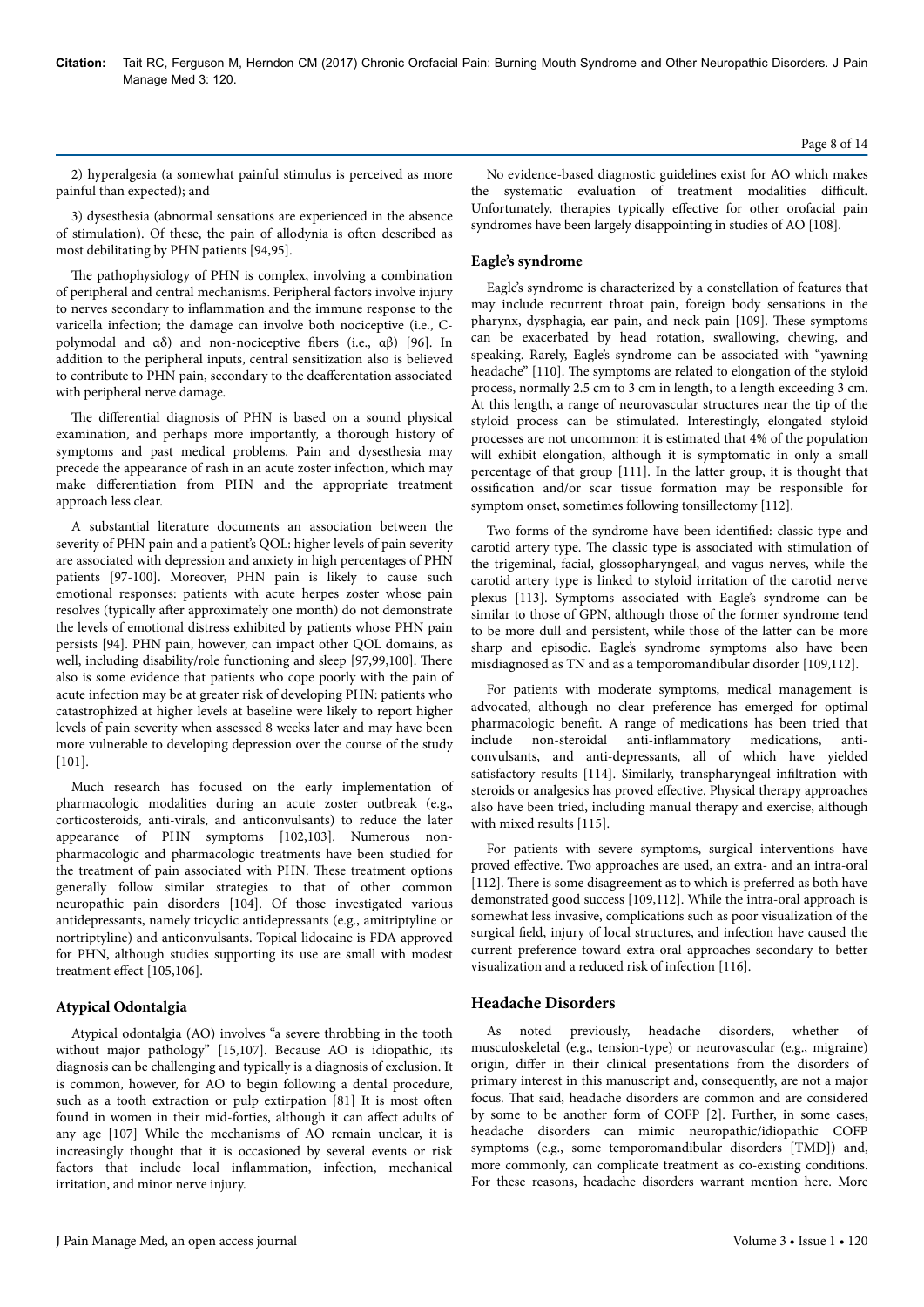attention is paid to TMD than to other headache conditions (migraine, cluster, tension type) as its symptoms can mimic neuropathic/ idiopathic disorders in some patients.

#### **Temporomandibular disorders**

Unlike BMS, TMD is a positive diagnosis (i.e., it can be diagnosed when an identifiable set of physical observations and symptoms are found), rather than a diagnosis of exclusion. Characteristic TMD symptoms include pain on palpation of the masticatory musculature, pain on jaw opening, restricted jaw opening, and clicking or crepitus on jaw opening. Patients commonly report pain that is more widespread than just the masticatory musculature and are likely to report headaches and pain elsewhere, even low back pain [117]. Patients with TMD also demonstrate a number of parafunctional oral behaviors that can support clinical examination findings [118]. In fact, patients that exhibit high levels of parafunctional activity are 17 times more likely to have a TMD disorder than patients with low levels of such activity [117]. Finally, the medical history reported by TMD patients also can support a diagnosis: they are more likely than non-TMD patients to describe an external injury to the jaw, a jaw injury due to yawning, or a jaw injury associated with prolonged opening.

Also unlike BMS, TMD is quite prevalent. Нe 2002 National Health Interview Survey suggests that approximately 4.6% of U.S. adults (6.3% for women; 1.8% for men) reported symptoms consistent with TMD [119]. Moreover, it has been estimated that as much as 75% of the population has at least one of three TMD signs: joint noise, deviation on opening, or episodic locking [120]. As a consequence of its prevalence, TMD has been the target of a large project, the Orofacial Pain: Prospective Evaluation and Risk Assessment (OPPERA) study [121]. Because this project followed a large sample of asymptomatic individuals to the point where a substantial number experienced a first instance of TMD, prospective OPPERA studies have examined medical and psychological factors associated with the onset of the condition, providing predictive data not available for the idiopathic/neuropathic disorders considered previously.

The strongest predictors of TMD onset, based on the OPPERA study, are psychological. Increased risk of TMD onset was associated with higher baseline levels of reported somatic symptoms, psychosocial stress, and affective distress [121,122]. Further analysis of the data suggested that a general predisposing factor underlay the above predictors: global psychological and somatic symptom levels appear to represent a risk factor associated with the development of TMD symptoms. Inasmuch as the latter findings also overlap with risk factors associated with the likelihood that TMD symptoms will become chronic, TMD appears to represent a condition with a strong biopsychosocial profile, a profile that suggests the potential importance of psychological interventions integrated into a multidisciplinary treatment plan [123].

The diagnosis of TMD has been outlined in multiple guidelines [124,125]. As with other COFP disorders, a comprehensive history and physical examination is paramount. Non-pharmacologic and pharmacologic treatments have been extensively studied. In general, patient education is the cornerstone of any treatment plan for TMD. This includes trigger avoidance, disorder pathogenesis, positioning, and parafunctional habit discontinuation [126]. Splinting and various physical therapy approaches also have been investigated with variable evidence for efficacy  $[127]$ . Pharmacologic approaches are generally limited by the lack of well-controlled studies assessing effectiveness of a given agent in the chronic setting. Acute treatment may include

nonsteroidal anti-inflammatory drugs (NSAIDs), skeletal muscle relaxants (SMRs), or short term night-time benzodiazepines [128]. Нe tricyclic antidepressant, amitriptyline, may be useful in the symptomatic treatment of TMD, although large randomized, placebocontrolled studies are not available to support that recommendation [129].

#### **Tension-type headache**

Tension-type headache (TTH) is one of the three most prevalent primary headache disorders (others are migraine and cluster headache), which together represent the most common reason that patients seek neurologic consultation [79]. Of the three, TTH is the most common, estimated to affect up to 46% of adults annually worldwide [130]. It is somewhat more common among women than men, by a ratio of approximately 5:4 [130]. Нere are three forms of TTH:

- 1) Infrequent episodic, <1 day/month;
- 2) Frequent episodic, >1 day/month but <15 days/month; and
- 3) Chronic, >15 days/month.

Typically, patients with TTH present with complaints of mild to moderate pain (described as "tightness" or "pressure") in a band-like pattern extending bilaterally from the cervical to the frontalis region. On physical examination, patients will demonstrate no neurologic findings, although palpation generally (but not always) reveals pericranial and/or cervical muscle tenderness. TTH patients also demonstrate trigger points, hyper-irritable nodes with bands of skeletal muscle fibers that can produce radiating pain, often in a pericranial distribution, when palpated [131]. Many patients with TTH (88%) also present with co-existing neck pain with associated myofascial tenderness in the cervical region [132].

The two most common TTH precipitants include stress/mental tension and fatigue/poor sleep, although precipitants also can include weather changes, poor health, long work hours, and frequent traveling [133]. These precipitants and recent research suggest that myofascial sensitivity is likely to be the most common pathway to episodic tension-type headache [134]. With chronic TTH, central sensitization mechanisms are likely to be implicated [135]. Aside from central sensitization, there also is a link between psychological distress and TTH, especially chronic TTH. Among people with chronic TTH seen at specialty clinics, rates of both mood ( $\sim$  30%) and anxiety ( $\sim$  48%) disorders are significantly higher than rates found in the general population, and chronic TTH patients with psychiatric comorbidities also exhibit higher levels of disability [136].

Multiple treatment approaches can benefit patients with episodic TTH, including pharmacotherapy, physiotherapy, psychological therapies, and other therapies as needed (e.g., nutrition and dietetics), alone and in combination. Нe choice of treatments depends upon the factors contributing to the headache. Generally, preventive pharmacotherapy has been the first line of treatment for episodic TTH, except when a more aggressive approach is needed to interrupt a headache cycle. Physical therapy for TTH is also considered a first-line approach, especially in patients that demonstrate trigger points and sensitivity to palpation of pericranial and cervical musculature or postural deviations [137]. Inasmuch as lifestyle/behavioral factors can precipitate and maintain episodes of TTH, it is not surprising that a range of psychological interventions has been employed in TTH treatment, including relaxation training, biofeedback (BFB) training,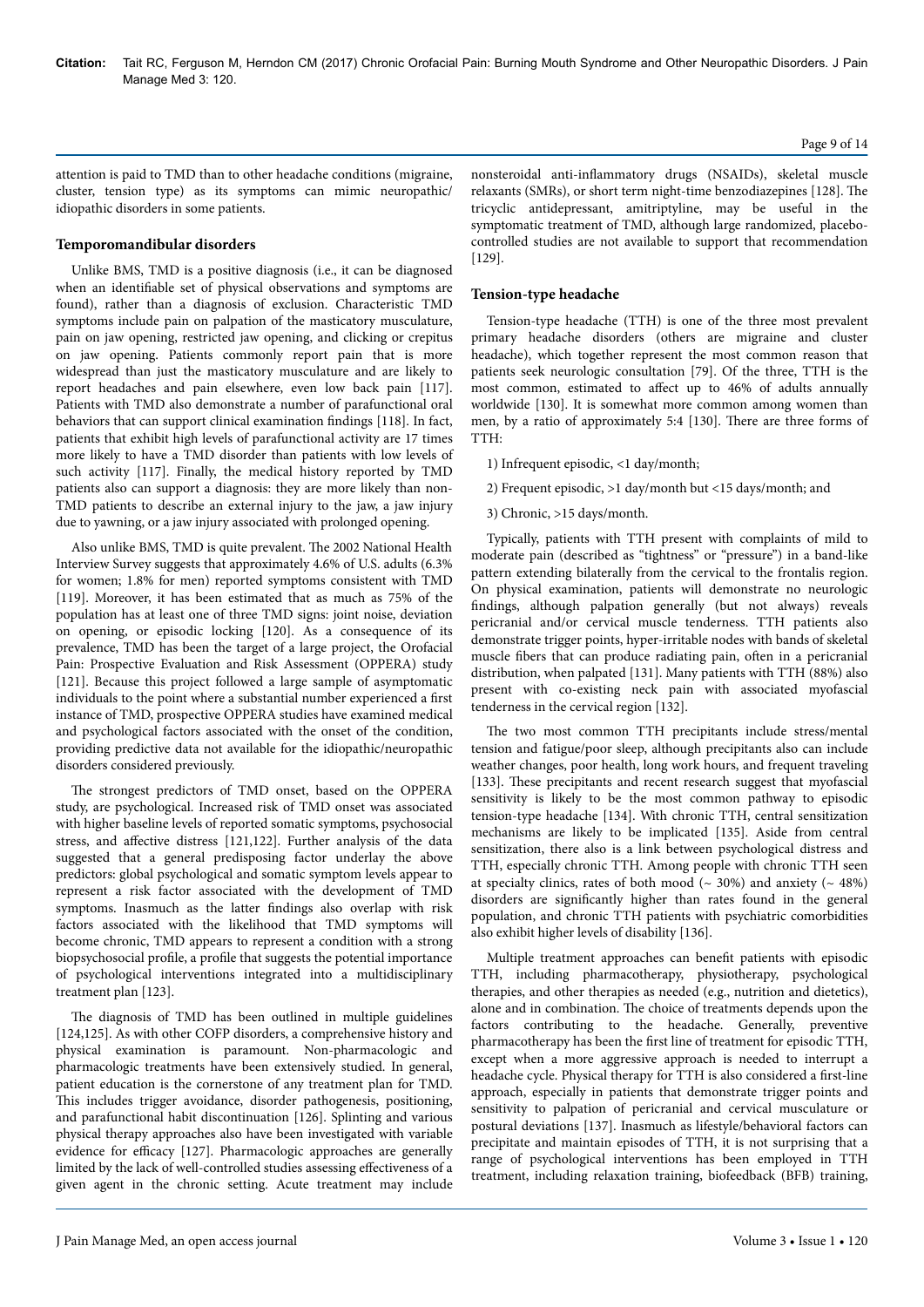## Page 10 of 14

and cognitive behavioral therapy, all of which have demonstrated good treatment effectiveness [138].

# **Migraine**

There are two recognized forms of migraine: migraine with aura (classic) and migraine without aura (common). Common migraine is approximately twice as prevalent as classic migraine. Each form of migraine also can be characterized by its frequency: episodic (EM) or chronic (CM). Diagnostic criteria for CM include three criteria:

1) 15 or more headache days/month;

2) Of those headache days, at least 8 must meet criteria for migraine with or without aura or respond to migraine-specific treatment; and

3) headache duration must be at least 3 months [79].

Each form of migraine is characterized by similar features:

1) Unilateral pain that typically has a pulsating quality,

2) Moderate to severe levels of pain severity,

3) Symptoms that are aggravated by routine physical activity, and

4) Nausea, photophobia, or phonophobia.

For both types of migraine, many patients  $($   $\sim$  60%) experience a prodrome that precedes headache onset, although the features of the prodrome vary greatly (e.g., hyper-/hypo-activity, depression, food cravings, sensitivity to smells, stiff muscles). In migraine with aura, patients also experience visual, sensory, or motor symptoms just prior to headache onset. Нe most common aura is visual, involving scotoma that surrounds a blind spot. Next most common is sensory, with onesided symptoms of numbness or paresthesia that affect an upper or lower limb.

The prevalence of migraine in the U.S. is high, affecting approximately 14% of adults annually, of which approximately 15% have chronic migraine [139,140]. CM patients are much more likely to experience severe impact from migraine (interference with work, school or social activities, severe pain, fatigue, frustration, difficulty concentrating) relative to EM patients (72.9% vs. 42.3%). Further, rates of depression  $(25.2%)$  and anxiety  $(23.6%)$  are significantly greater for the CM group compared to the EM group (rates were 10.0% and 8.5%, respectively). In fact, the odds of experiencing a major depressive disorder (MDD), anxiety disorder (AD), or combined MDD and AD in the past year are roughly twice as high in migraineurs than in persons without migraine [141,142]. Interestingly, the reverse relationship also applies for the odds of a migraine disorder among people with psychiatric disorders: among people with MDD or AD, the odds of experiencing migraine are significantly higher than are those for people without a psychiatric disorder. Нe bidirectional relationship, of course, raises questions about whether the disorders share a common neurophysiology.

The physiologic mechanisms of migraine remain poorly understood. Current theories emphasize central nervous system activity:

1) Cortical spreading depression that activates the trigeminovascular system, triggering a wave of cortical, meningeal, and vascular events that produce a migraine attack, and/or

2) Central sensitization of trigeminal nociceptors, associated with inflammatory mediators, growth factors, and neuropeptides [143,144].

Given the lack of a clear understanding of migraine pathophysiology, it is not surprising that a range of pharmacological and multidisciplinary approaches have been used. As it is beyond the scope of this review to detail the various pharmacological therapies that have proved effective for acute treatment and optimal care, the interested reader is directed to Canadian practice guidelines developed recently [145]. Similarly, for information regarding effective multidisciplinary approaches to episodic and chronic migraine, the interested reader is directed to research that has examined the effects of medical and behavioral treatment, alone and in combination [146].

## **Cluster headache**

Cluster headache (CH) is typified by recurrent episodes of unilateral pain, usually involving the orbital or periorbital region that is innervated by the ophthalmic division of the trigeminal nerve. Common descriptions of CH pain are sharp, piercing, burning, and pulsating. Onset tends to be rapid, with an attack increasing from discomfort to excruciating pain in a span of minutes, and the duration of excruciating pain lasting until the headache ends, often quite suddenly [147]. Aside from severe unilateral headache, over 80% of CH patients present with same-sided unilateral lacrimation, nasal congestion, and/or rhinorrhea, and over 40% describe photophobia or phonophobia [148]. Patients often demonstrate agitation and restlessness during an attack, such as pacing, rocking back and forth, or banging a head against a wall [149]. Cluster headaches are not common, as epidemiologic studies estimate a lifetime prevalence of 0.12%, and are more common in men than women with a ratio of 2.5:1 [150,151].

The term, cluster headache, derives from the clinical presentation of frequent headache attacks that cluster together into bouts. To qualify as CH, headaches should occur at least five times per bout; each bout can last several weeks. Often, patients experience far more than five headaches in a cluster [152]. Most patients present with one bout per year with a mean duration of about two months per bout [147]. Almost three out of every four patients report recurrent attacks during the night that awaken them from sleep [152].

CH is considered to be one of a group of trigeminal autonomic cephalalgias [79]. Both peripheral and central factors are thought to play a part. Peripheral involvement is associated with trigeminovascular innervation of the ophthalmic and middle cerebral arteries, both of which have demonstrated local vasodilatation during attacks [153]. Central factors are implicated by features that suggest that the attacks may be occasioned by serotonergic dysfunction and/or hypothalamic discharge [143,154].

Not surprisingly, rates of depression and anxiety disorders are high in CH patients: one study reported that 43.0% reported clinically significant levels of depression, and 75.7% reported clinically significant anxiety [155]. Unlike migraine, where a bidirectional relationship appears to exist between headache and psychological distress, the relationship in CH appears to go in only one direction-CH appears to occasion psychological distress [156,157].

Despite the unique characteristics of CH that should aid differential diagnosis when a careful history is taken, the data consistently show a substantial lag between the onset of CH symptoms and its accurate diagnosis that can exceed 5 years [148]. Common misdiagnoses included migraine, trigeminal neuralgia, and sinusitis [158]. For patients who are correctly diagnosed, all guidelines point to the importance of patient education in order to diminish the emotional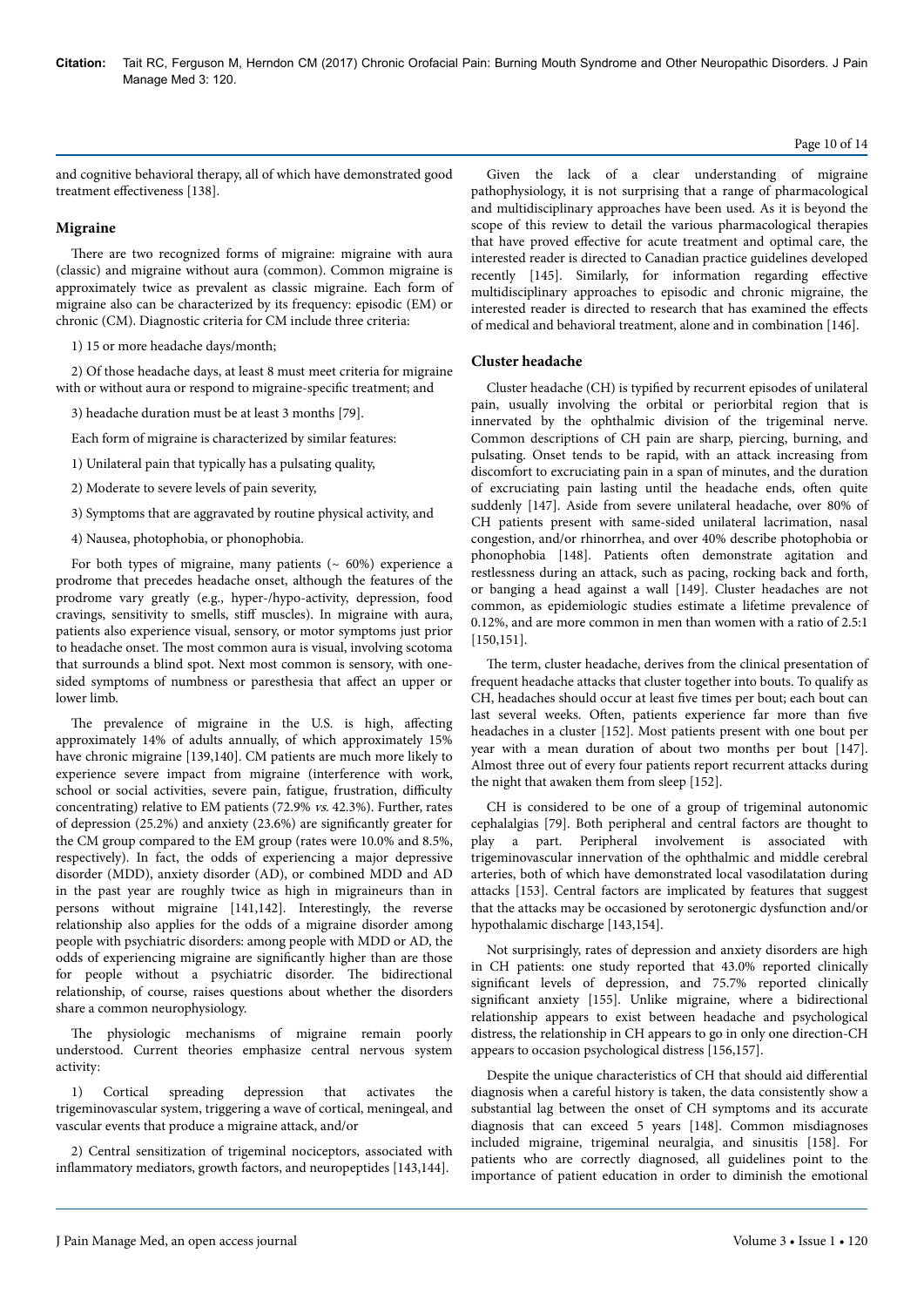anguish that can be associated with recurrent bouts [148,158]. Several trials have shown benefit from administration of high-dose, high-flowrate, and normobaric oxygen therapies, and others show benefit from intranasal and subcutaneous sumatriptan and oral and intranasal zolmitriptan [159,160]. Sumatriptan in an oral form also has been used for long-term reduction of CH attacks, although verapamil has emerged as the drug of choice for preventive care [160].

## **Summary and Recommendations**

While BMS and other idiopathic and neuropathic COFP disorders may not singly be common in the general population, collectively, their prevalence supports the need for a general understanding by the generalist health provider and a thorough understanding by the neurologist or oral health professional. Нese disorders should be considered especially carefully for older adults, as their prevalence escalates with advancing age. Further, several of the disorders described previously are diagnoses of exclusion, requiring a careful history and physical examination, secondary to the lack of definitive diagnostic tests that can be adduced to reach a high level of confidence ("probable" or "possible" are most likely). Because of the diverse symptom profiles that these disorders can present, patients with idiopathic/neuropathic COFP are likely to appear for treatment to a broad range of providers.

#### **Acknowledgments**

The preparation of this manuscript was supported by a grant from the National Institute on Drug Abuse to the Southern Illinois University – Edwardsville and Saint Louis University Center of Excellence in Pain Education (Contract No. HHSN271201500056C).

#### **References**

- 1. Setty S, David J (2014) Classification and epidemiology of orofacial pain. In: Vadivelu N, Vadivelu A, Kay AD, eds. Orofacial Pain: A Clinician's Guide. Swtizerland: Springer : 15-24.
- 2. [Balasubramaniam R, Klasser GD, Delcanho R \(2009\) Separating oral](https://dx.doi.org/10.1111/j.1834-7819.2009.01153.x) [burning from burning mouth syndrome: unravelling a diagnostic enigma.](https://dx.doi.org/10.1111/j.1834-7819.2009.01153.x) [Aust Dent J 54: 293-299.](https://dx.doi.org/10.1111/j.1834-7819.2009.01153.x)
- 3. Sarlani E, Balciunas BA, Grace EG (2005) Orofacial pain-Part I: Assessment and management of musculoskeletal and neuropathic causes. AACN Clin Issues 16: 333-346
- 4. Bonathan CJ, Zakrzewska JM, Love J, Williams AC (2014) Beliefs and distress about orofacial pain: patient journey through a specialist pain consultation. J Oral Facial Pain Headache 28: 223-232.
- 5. [Haanpaa M, Attal N, Backonja M, Baron R, Bennett M, et al. \(2011\)](http://dx.doi.org/10.1016/j.pain.2010.07.031) [NeuPSIG guidelines on neuropathic pain assessment. Pain 152: 14-27.](http://dx.doi.org/10.1016/j.pain.2010.07.031)
- 6. [Descriptions of chronic pain syndromes and](http://www.iasp-pain.org/files/Content/ContentFolders/Publications2/FreeBooks/Classification-of-Chronic-Pain.pdf) definitions of pain terms [\(1986\) International Association for the Study of Pain, Subcommittee on](http://www.iasp-pain.org/files/Content/ContentFolders/Publications2/FreeBooks/Classification-of-Chronic-Pain.pdf) [Taxonomy 3: S1-S226.](http://www.iasp-pain.org/files/Content/ContentFolders/Publications2/FreeBooks/Classification-of-Chronic-Pain.pdf)
- 7. Mantyselka P, Kumpusalo E, Ahonen R, Kumpusalo A, Kauhanen J, et al. (2001) Pain as a reason to visit the doctor: a study in Finnish primary health care. Pain 89: 175-180.
- 8. [Treede RD, Jensen TS, Campbell JN, Cruccu G, Dostrovsky JO, et al.](https://dx.doi.org/10.1212/01.wnl.0000282763.29778.59) (2008) Neuropathic pain: redefinition [and a grading system for clinical](https://dx.doi.org/10.1212/01.wnl.0000282763.29778.59) [and research purposes. Neurology 70: 1630-1635.](https://dx.doi.org/10.1212/01.wnl.0000282763.29778.59)
- 9. [Geber C, Baumgartner U, Schwab R, , , et al. \(2009\) Revised](https://dx.doi.org/10.1016/j.amjmed.2009.04.005) definition of [neuropathic pain and its grading system: an open case series illustrating](https://dx.doi.org/10.1016/j.amjmed.2009.04.005) [its use in clinical practice. Am J Med 122: S3-S12.](https://dx.doi.org/10.1016/j.amjmed.2009.04.005)
- Lamey PJ (1996) Burning mouth syndrome. Dermatol Clin 14: 339-354.
- 11. [Tammiala-Salonen T, Hiidenkari T, Parvinen T \(1993\) Burning mouth in](https://dx.doi.org/10.1111/j.1600-0528.1993.tb00723.x) a finnish [adult population. Community Dent Oral Epidemiol 21: 67-71.](https://dx.doi.org/10.1111/j.1600-0528.1993.tb00723.x)
- 12. Lipton JA, Ship JA, Larach-Robinson D (1993) Estimated prevalence and distribution of reported orofacial pain in the United States. J Am Dent Assoc 124: 115-121.
- 13. [Gurvits GE, Tan A \(2013\) Burning mouth syndrome. World J](https://dx.doi.org/10.3748/WJG.v19.i5.665) [Gastroenterol 19: 665-672.](https://dx.doi.org/10.3748/WJG.v19.i5.665)
- 14. [Ducasse D, Courtet P, Olie E \(2013\) Burning mouth syndrome: current](https://dx.doi.org/10.1097/AAP.0b013e3182a1f0db) [clinical, physiopathologic, and therapeutic data. Reg Anesth Pain Med 38:](https://dx.doi.org/10.1097/AAP.0b013e3182a1f0db) [380-390.](https://dx.doi.org/10.1097/AAP.0b013e3182a1f0db)
- 15. Woda A, Dao T, Gremeau-Richard C (2009) Steroid dysregulation and stomatodynia (burning mouth syndrome). J Orofac Pain 23: 202-210.
- 16. [Jaaskelainen SK \(2012\) Pathophysiology of primary burning mouth](https://dx.doi.org/10.1016/j.clinph.2011.07.054) [syndrome. Clin Neurophysiol 123: 71-77.](https://dx.doi.org/10.1016/j.clinph.2011.07.054)
- 17. Bogetto F, Maina G, Ferro G, Carbone M, Gandolfo S (1998) Psychiatric comorbidity in patients with burning mouth syndrome. Psychosom Med 60: 378-385.
- 18. Lamey PJ, Lewis MA (1989) Oral medicine in practice: burning mouth syndrome. Br Dent J 167: 197-200.
- 19. Rojo L, Silvestre FJ, Bagan JV, De Vicente T (1993) Psychiatric morbidity in burning mouth syndrome. Psychiatric interview versus depression and anxiety scales. Oral Surg Oral Med Oral Pathol 75: 308-311.
- 20. [Gore M, Sadosky A, Stacey BR, Tai KS, Leslie D \(2012\)](https://dx.doi.org/10.1097/BRS.0b013e318241e5de) Нe burden of [chronic low back pain: clinical comorbidities, treatment patterns, and](https://dx.doi.org/10.1097/BRS.0b013e318241e5de) [health care costs in usual care settings. Spine \(Phila Pa 1976\) 37: E668-](https://dx.doi.org/10.1097/BRS.0b013e318241e5de) [E677.](https://dx.doi.org/10.1097/BRS.0b013e318241e5de)
- 21. [Salazar A, Duenas M, Mico JA, Ojeda B, Agüera-Ortiz L, et al. \(2013\)](http://dx.doi.org/10.1111/pme.12165) [Undiagnosed mood disorders and sleep disturbances in primary care](http://dx.doi.org/10.1111/pme.12165) [patients with chronic musculoskeletal pain. Pain Med 14: 1416-1425.](http://dx.doi.org/10.1111/pme.12165)
- 22. [Dersh J, Gatchel RJ, Mayer T, Polatin P, Temple OR \(2006\) Prevalence of](https://dx.doi.org/10.1097/01.brs.0000216441.83135.6f) [psychiatric disorders in patients with chronic disabling occupational](https://dx.doi.org/10.1097/01.brs.0000216441.83135.6f) [spinal disorders. Spine \(Phila Pa 1976\) 31: 1156-1162.](https://dx.doi.org/10.1097/01.brs.0000216441.83135.6f)
- 23. [de Souza FT, Teixeira AL, Amaral TM, dos Santos TP, Abreu MH, et al.](https://dx.doi.org/10.1016/j.jpsychores.2011.11.008) [\(2012\) Psychiatric disorders in burning mouth syndrome. J Psychosom](https://dx.doi.org/10.1016/j.jpsychores.2011.11.008) [Res 72: 142-146.](https://dx.doi.org/10.1016/j.jpsychores.2011.11.008)
- 24. Lamey PJ, Lamb AB (1988) Prospective study of aetiological factors in burning mouth syndrome. Br Med J (Clin Res Ed) 296: 1243-1246.
- 25. Von Korff M, Tiemens B (2000) Individualized stepped care of chronic illness. West J Med 172: 133-137.
- 26. [Zakrzewska JM, Forssell H, Glenny AM \(2005\) Interventions for the](https://dx.doi.org/10.1002/14651858.CD002779.pub2) [treatment of burning mouth syndrome. Cochrane Database Syst Rev 1:](https://dx.doi.org/10.1002/14651858.CD002779.pub2) [CD002779.](https://dx.doi.org/10.1002/14651858.CD002779.pub2)
- [Cui Y, Xu H, Chen FM, Liu JL, Jiang L, et al. \(2016\)](https://dx.doi.org/10.1111/odi.12422) Efficacy evaluation of [clonazepam for symptom remission in burning mouth syndrome: a meta](https://dx.doi.org/10.1111/odi.12422)[analysis. Oral Dis 22: 503-511.](https://dx.doi.org/10.1111/odi.12422)
- 28. [Ko JY, Kim MJ, Lee SG, Kho HS \(2012\) Outcome predictors](https://dx.doi.org/10.1016/j.archger.2011.10.001) affecting the efficacy [of clonazepam therapy for the management of burning mouth](https://dx.doi.org/10.1016/j.archger.2011.10.001) [syndrome \(BMS\). Arch Gerontol Geriatr 55: 755-761.](https://dx.doi.org/10.1016/j.archger.2011.10.001)
- 29. Grushka M, Epstein J, Mott A (1998) An open-label, dose escalation pilot study of the effect of clonazepam in burning mouth syndrome. Oral Surg Oral Med Oral Pathol Oral Radiol Endod 86: 557-561.
- 30. [de Castro LA, Ribeiro-Rotta RF \(2014\)](http://dx.doi.org/10.1111/pme.12552) The effect of clonazepam [mouthwash on the symptomatology of burning mouth syndrome: an](http://dx.doi.org/10.1111/pme.12552) [open pilot study. Pain Med 15: 2164-2165.](http://dx.doi.org/10.1111/pme.12552)
- 31. [Heckmann SM, Kirchner E, Grushka M, Wichmann MG, Hummel T](https://dx.doi.org/10.1002/lary.22490) [\(2012\) A double-blind study on clonazepam in patients with burning](https://dx.doi.org/10.1002/lary.22490) [mouth syndrome. Laryngoscope 122: 813-816.](https://dx.doi.org/10.1002/lary.22490)
- 32. Rodriguez de Rivera Campillo E, Lopez-Lopez J, Chimenos-Kustner E (2010) Response to topical clonazepam in patients with burning mouth syndrome: a clinical study. Bull Group Int Rech Sci Stomatol Odontol 49: 19-29.
- 33. Amos K, Yeoh SC, Farah CS (2011) Combined topical and systemic clonazepam therapy for the management of burning mouth syndrome: a retrospective pilot study. J Orofac Pain 25: 125-130.
- 34. [Jurisic Kvesic A, Zavoreo I, Basic Kes V, V Vucicevic Boras, D Ciliga, et al.](https://dx.doi.org/10.1136/acupmed-2015-010759) (2015) The effectiveness [of acupuncture versus clonazepam in patients](https://dx.doi.org/10.1136/acupmed-2015-010759) [with burning mouth syndrome. Acupunct Med 33: 289-292.](https://dx.doi.org/10.1136/acupmed-2015-010759)

Page 11 of 14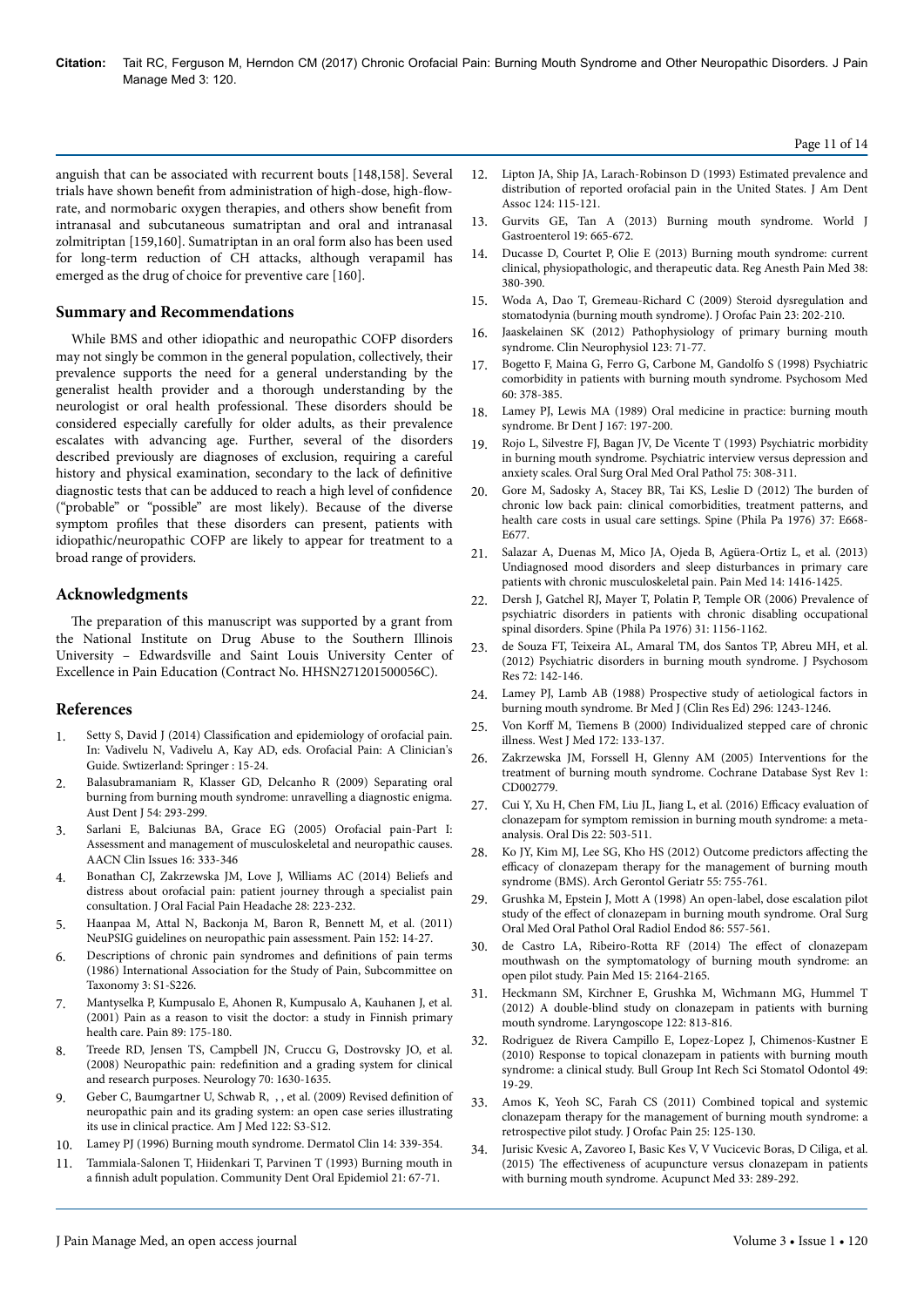- 35. [Rodriguez-de Rivera-Campillo E, Lopez-Lopez J \(2013\) Evaluation of the](http://dx.doi.org/doi:10.4317/medoral.18142) [response to treatment and clinical evolution in patients with burning](http://dx.doi.org/doi:10.4317/medoral.18142) [mouth syndrome. Med Oral Patol Oral Cir Bucal 18: e403-e410.](http://dx.doi.org/doi:10.4317/medoral.18142)
- 36. [Gremeau-Richard C, Woda A, Navez ML, Navel ML, Attan L, et al. \(2004\)](https://dx.doi.org/10.1016/j.pain.2003.12.002) [Topical clonazepam in stomatodynia: a randomised placebo-controlled](https://dx.doi.org/10.1016/j.pain.2003.12.002) [study. Pain 108: 51-57.](https://dx.doi.org/10.1016/j.pain.2003.12.002)
- 37. Tammiala-Salonen T, Forssell H (1999) Trazodone in burning mouth pain: a placebo-controlled, double-blind study. J Orofac Pain 13: 83-88.
- 38. [Yamazaki Y, Hata H, Kitamori S, Onodera M, Kitagawa Y \(2009\) An](https://dx.doi.org/10.1016/j.tripleo.2008.08.024) [open-label, noncomparative, dose escalation pilot study of the](https://dx.doi.org/10.1016/j.tripleo.2008.08.024) effect of [paroxetine in treatment of burning mouth syndrome. Oral Surg Oral Med](https://dx.doi.org/10.1016/j.tripleo.2008.08.024) [Oral Pathol Oral Radiol Endod 107: e6-e11.](https://dx.doi.org/10.1016/j.tripleo.2008.08.024)
- 39. Maina G, Vitalucci A, Gandolfo S, Bogetto F (2002) Comparative efficacy of SSRIs and amisulpride in burning mouth syndrome: a single-blind study. J Clin Psychiatry 63: 38-43.
- 40. Milnacipran (2009) U.S. National Library of Medicine.
- 41. [Kato Y, Sato T, Katagiri A, Umezaki Y, Takenoshita M, et al. \(2011\)](https://dx.doi.org/10.1097/WNF.0b013e318227f100) Milnacipran dose-effect [study in patients with burning mouth syndrome.](https://dx.doi.org/10.1097/WNF.0b013e318227f100) [Clin Neuropharmacol 34: 166-169.](https://dx.doi.org/10.1097/WNF.0b013e318227f100)
- 42. Sugimoto K (2011) The dubious effect [of milnacipran for the treatment of](https://dx.doi.org/10.1097/WNF.0b013e31822511c4) [burning mouth syndrome. Clin Neuropharmacol 34: 170-173.](https://dx.doi.org/10.1097/WNF.0b013e31822511c4)
- 43. [Ito M, Kimura H, Yoshida K, Kimura Y, Ozaki N, et al. \(2010\)](https://dx.doi.org/10.1097/WNF.0b013e3181cb5793) Effectiveness [of milnacipran for the treatment of chronic pain in the](https://dx.doi.org/10.1097/WNF.0b013e3181cb5793) [orofacial region. Clin Neuropharmacol 33: 79-83.](https://dx.doi.org/10.1097/WNF.0b013e3181cb5793)
- 44. Lamey PJ, Hammond A, Allam BF, McIntosh WB (1986) Vitamin status of patients with burning mouth syndrome and the response to replacement therapy. Br Dent J 160: 81-84.
- 45. Hugoson A, Нorstensson B (1991) Vitamin B status and response to replacement therapy in patients with burning mouth syndrome. Acta Odontol Scand 49: 367-375.
- 46. [Lopez-D'alessandro E, Escovich L \(2011\) Combination of alpha lipoic](http://dx.doi.org/doi:10.4317/medoral.16942) acid and gabapentin, its efficacy [in the treatment of Burning Mouth](http://dx.doi.org/doi:10.4317/medoral.16942) [Syndrome: a randomized, double-blind, placebo controlled trial. Med](http://dx.doi.org/doi:10.4317/medoral.16942) [Oral Patol Oral Cir Bucal 16: e635-e640.](http://dx.doi.org/doi:10.4317/medoral.16942)
- 47. [Petruzzi M, Lauritano D, De Benedittis M, Baldoni M, Serpico R \(2004\)](https://dx.doi.org/10.1111/j.1600-0714.2004.0194n.x) [Systemic capsaicin for burning mouth syndrome: short-term results of a](https://dx.doi.org/10.1111/j.1600-0714.2004.0194n.x) [pilot study. J Oral Pathol Med 33: 111-114.](https://dx.doi.org/10.1111/j.1600-0714.2004.0194n.x)
- 48. Epstein JB, Marcoe JH (1994) Topical application of capsaicin for treatment of oral neuropathic pain and trigeminal neuralgia. Oral Surg Oral Med Oral Pathol 77: 135-140.
- 49. [Silvestre FJ, Silvestre-Rangil J, Tamarit-Santafe C, Bautista D \(2012\)](http://dx.doi.org/doi:10.4317/medoral.17219) [Application of a capsaicin rinse in the treatment of burning mouth](http://dx.doi.org/doi:10.4317/medoral.17219) [syndrome. Med Oral Patol Oral Cir Bucal 17: e1-e4.](http://dx.doi.org/doi:10.4317/medoral.17219)
- 50. [Toida M, Kato K, Makita H, et al. \(2009\) Palliative](https://dx.doi.org/10.1111/j.1600-0714.2008.00736.x) effect of lafutidine on [oral burning sensation. J Oral Pathol Med 38: 262-268.](https://dx.doi.org/10.1111/j.1600-0714.2008.00736.x)
- 51. [Femiano F, Gombos F, Scully C, Busciolano M, De Luca P \(2000\) Burning](https://dx.doi.org/10.1111/j.1601-0825.2000.tb00138.x) [mouth syndrome \(BMS\): controlled open trial of the](https://dx.doi.org/10.1111/j.1601-0825.2000.tb00138.x) efficacy of alpha[lipoic acid \(thioctic acid\) on symptomatology. Oral Dis 6: 274-277.](https://dx.doi.org/10.1111/j.1601-0825.2000.tb00138.x)
- 52. [Cavalcanti DR, da Silveira FR \(2009\) Alpha lipoic acid in burning mouth](https://dx.doi.org/10.1111/j.1600-0714.2008.00735.x) [syndrome--a randomized double-blind placebo-controlled trial. J Oral](https://dx.doi.org/10.1111/j.1600-0714.2008.00735.x) [Pathol Med 38: 254-261.](https://dx.doi.org/10.1111/j.1600-0714.2008.00735.x)
- 53. [Carbone M, Pentenero M, Carrozzo M, Ippolito A, Gandolfo S \(2009\)](https://dx.doi.org/10.1016/j.ejpain.2008.06.004) Lack of efficacy [of alpha-lipoic acid in burning mouth syndrome: a](https://dx.doi.org/10.1016/j.ejpain.2008.06.004) [double-blind, randomized, placebo-controlled study. Eur J Pain 13:](https://dx.doi.org/10.1016/j.ejpain.2008.06.004) [492-496.](https://dx.doi.org/10.1016/j.ejpain.2008.06.004)
- 54. [Lopez-Jornet P, Camacho-Alonso F, Leon-Espinosa S \(2009\)](https://dx.doi.org/10.1111/j.1365-2842.2008.01914.x) Efficacy of [alpha lipoic acid in burning mouth syndrome: a randomized, placebo](https://dx.doi.org/10.1111/j.1365-2842.2008.01914.x)[treatment study. J Oral Rehabil 36: 52-57.](https://dx.doi.org/10.1111/j.1365-2842.2008.01914.x)
- 55. [Cano-Carrillo P, Pons-Fuster A, Lopez-Jornet P \(2014\)](https://dx.doi.org/10.1111/joor.12147) Efficacy of [lycopene-enriched virgin olive oil for treating burning mouth syndrome:](https://dx.doi.org/10.1111/joor.12147) [a double-blind randomised. J Oral Rehabil 41: 296-305.](https://dx.doi.org/10.1111/joor.12147)
- 56. [Sardella A, Lodi G, Demarosi F, Tarozzi M, Canegallo L, et al. \(2008\)](https://dx.doi.org/10.1111/j.1600-0714.2008.00663.x) [Hypericum perforatum extract in burning mouth syndrome: a](https://dx.doi.org/10.1111/j.1600-0714.2008.00663.x) [randomized placebo-controlled study. J Oral Pathol Med 37: 395-401.](https://dx.doi.org/10.1111/j.1600-0714.2008.00663.x)
- 57. [Spanemberg JC, Cherubini K, de Figueiredo MA, Gomes AP, Campos](https://dx.doi.org/10.1016/j.oooo.2011.09.005) MM, et al. (2012) Effect [of an herbal compound for treatment of burning](https://dx.doi.org/10.1016/j.oooo.2011.09.005) [mouth syndrome: randomized, controlled, double-blind clinical trial.](https://dx.doi.org/10.1016/j.oooo.2011.09.005) [Oral Surg Oral Med Oral Pathol Oral Radiol 113: 373-377.](https://dx.doi.org/10.1016/j.oooo.2011.09.005)
- 58. An evidence-based systematic review of guarana (2016) Natural Medicines.
- 59. [Friedman DI \(2010\) Topirimate-induced burning mouth syndrome.](https://dx.doi.org/10.1111/j.1526-4610.2010.01720.x) [Headache 50: 1383-1385.](https://dx.doi.org/10.1111/j.1526-4610.2010.01720.x)
- 60. [Siniscalchi A, Gallelli L, Marigliano NM, Orlando P, De Sarro G \(2007\)](http://dx.doi.org/10.1111/j.1526-4637.2006.00152.x) [Use of topiramate for glossodynia. Pain Med 8: 531-534.](http://dx.doi.org/10.1111/j.1526-4637.2006.00152.x)
- 61. [Stuginski-Barbosa J, Rodrigues GG, Bigal ME, Speciali JG \(2008\) Burning](https://dx.doi.org/10.1007/s10194-008-0003-4) [mouth syndrome responsive to pramipexol. J Headache Pain 9: 43-45.](https://dx.doi.org/10.1007/s10194-008-0003-4)
- 62. [Ueda N, Kodama Y, Hori H, Umene W, Sugita A, et al. \(2008\) Two cases](https://dx.doi.org/10.1111/j.1440-1819.2008.01806.x) [of burning mouth syndrome treated with olanzapine. Psychiatry Clin](https://dx.doi.org/10.1111/j.1440-1819.2008.01806.x) [Neurosci 62: 359-361.](https://dx.doi.org/10.1111/j.1440-1819.2008.01806.x)
- 63. [Miziara I, Chagury A, Vargas C, Freitas L, Mahmoud A \(2015\)](https://dx.doi.org/10.1055/s-0034-1378138) Therapeutic [options in idiopathic burning mouth syndrome: literature](https://dx.doi.org/10.1055/s-0034-1378138) [review. Int Arch Otorhinolaryngol 19: 86-89.](https://dx.doi.org/10.1055/s-0034-1378138)
- 64. [Patton LL, Siegel MA, Benoliel R, De Laat A \(2007\) Management of](https://dx.doi.org/10.1016/j.tripleo.2006.11.009) [burning mouth syndrome: systematic review and management](https://dx.doi.org/10.1016/j.tripleo.2006.11.009) [recommendations. Oral Surg Oral Med Oral Pathol Oral Radiol Endod](https://dx.doi.org/10.1016/j.tripleo.2006.11.009) [103 Suppl: S39 e1-e13.](https://dx.doi.org/10.1016/j.tripleo.2006.11.009)
- 65. [Bergdahl J, Anneroth G, Perris H \(1995\) Cognitive therapy in the](https://dx.doi.org/10.1111/j.1600-0714.1995.tb01169.x) [treatment of patients with resistant burning mouth syndrome: a](https://dx.doi.org/10.1111/j.1600-0714.1995.tb01169.x) [controlled study. J Oral Pathol Med 24: 213-215.](https://dx.doi.org/10.1111/j.1600-0714.1995.tb01169.x)
- 66. [Miziara ID, Filho BC, Oliveira R, Rodrigues dos Santos RM \(2009\) Group](https://dx.doi.org/10.1016/j.jpsychores.2009.01.013) [psychotherapy: an additional approach to burning mouth syndrome. J](https://dx.doi.org/10.1016/j.jpsychores.2009.01.013) [Psychosom Res 67: 443-448.](https://dx.doi.org/10.1016/j.jpsychores.2009.01.013)
- 67. [Femiano F, Gombos F, Scully C \(2004\) Burning mouth syndrome: the](https://dx.doi.org/10.1111/j.1468-3083.2004.01049.x) efficacy [of lipoic acid on subgroups. J Eur Acad Dermatol Venereol 18:](https://dx.doi.org/10.1111/j.1468-3083.2004.01049.x) [676-678.](https://dx.doi.org/10.1111/j.1468-3083.2004.01049.x)
- 68. Komiyama O, Nishimura H, Makiyama Y, Iida T, Obara R, et al. (2013) Group cognitive-behavioral intervention for patients with burning mouth syndrome. J Oral Sci 55: 17-22.
- [Carlson CR \(2008\) Psychological considerations for chronic orofacial](https://dx.doi.org/10.1016/j.coms.2007.12.002) [pain. Oral Maxillofac Surg Clin North Am 20: 185-195](https://dx.doi.org/10.1016/j.coms.2007.12.002)
- 70. [Hall GC, Carroll D, Parry D, McQuay HJ \(2006\) Epidemiology and](https://dx.doi.org/10.1016/j.pain.2006.01.030) [treatment of neuropathic pain: the UK primary care perspective. Pain](https://dx.doi.org/10.1016/j.pain.2006.01.030) [122: 156-162.](https://dx.doi.org/10.1016/j.pain.2006.01.030)
- 71. Katusic S, Williams DB, Beard CM, Bergstralh E, Kurland LT (1991) Incidence and clinical features of glossopharyngeal neuralgia, Rochester, Minnesota, 1945-1984. Neuroepidemiology 10: 266-275.
- 72. [Dieleman JP, Kerklaan J, Huygen FJ, Bouma PA, Sturkenboom MC \(2008\)](https://dx.doi.org/10.1016/j.pain.2008.03.002) [Incidence rates and treatment of neuropathic pain conditions in the](https://dx.doi.org/10.1016/j.pain.2008.03.002) [general population. Pain 137: 681-688.](https://dx.doi.org/10.1016/j.pain.2008.03.002)
- 73. [Koopman JS, Dieleman JP, Huygen FJ, de Mos M, Martin CG, et al.](https://dx.doi.org/10.1016/j.pain.2009.08.023) [\(2009\) Incidence of facial pain in the general population. Pain 147:](https://dx.doi.org/10.1016/j.pain.2009.08.023) [122-127.](https://dx.doi.org/10.1016/j.pain.2009.08.023)
- 74. [Johnson JL, Amzat R, Martin N \(2015\) Herpes zoster ophthalmicus. Prim](https://dx.doi.org/10.1016/j.pop.2015.05.007) [Care 42: 285-303.](https://dx.doi.org/10.1016/j.pop.2015.05.007)
- 75. [Tolle T, Dukes E, Sadosky A \(2006\) Patient burden of trigeminal](https://dx.doi.org/10.1111/j.1533-2500.2006.00079.x) [neuralgia: results from a cross-sectional survey of health state impairment](https://dx.doi.org/10.1111/j.1533-2500.2006.00079.x) [and treatment patterns in six European countries. Pain Pract 6: 153-160.](https://dx.doi.org/10.1111/j.1533-2500.2006.00079.x)
- 76. Macianskyte D, Januzis G, Kubilius R, Adomaitiene V, Sciupokas A (2011) Associations between chronic pain and depressive symptoms in patients with trigeminal neuralgia. Medicina (Kaunas) 47: 386-392.
- 77. Zakrzewska JM, Linskey ME (2016) Trigeminal Neuralgia. Am Fam Physician 94: 133-135.
- 78. [Chole R, Patil R, Degwekar SS, Bhowate RR \(2007\) Drug treatment of](https://dx.doi.org/10.1016/j.joms.2005.12.063) [trigeminal neuralgia: a systematic review of the literature. J Oral](https://dx.doi.org/10.1016/j.joms.2005.12.063) [Maxillofac Surg 65: 40-45.](https://dx.doi.org/10.1016/j.joms.2005.12.063)
- 79. Нe International Classification [of Headache Disorders, 3rd edition \(beta](https://www.ichd-3.org) version) (2013) Headache Classification [Committee of the International](https://www.ichd-3.org) [Headache S.](https://www.ichd-3.org)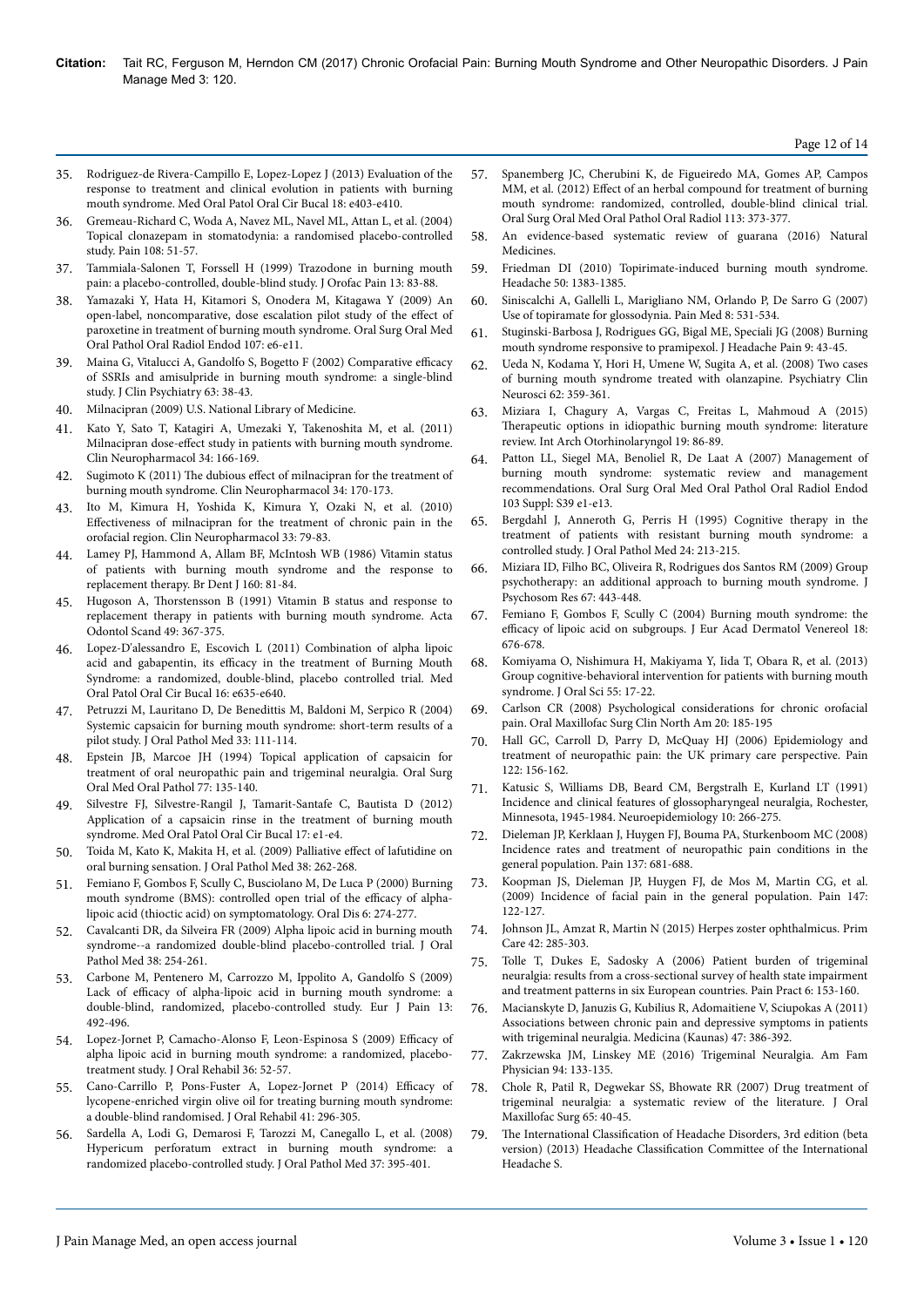#### Page 13 of 14

- 80. [Rushton JG, Stevens JC, Miller RH \(1981\) Glossopharyngeal](https://dx.doi.org/10.1001/archneur.1981.00510040027002) [\(vagoglossopharyngeal\) neuralgia: a study of 217 cases. Arch Neurol 38:](https://dx.doi.org/10.1001/archneur.1981.00510040027002) [201-205.](https://dx.doi.org/10.1001/archneur.1981.00510040027002)
- 81. Koratkar H, Parashar V, Koratkar S (2010) A review of neuropathic pain conditions affecting teeth. Gen Dent 58: 436-441.
- 82. [Benoliel R, Eliav E \(2008\) Neuropathic orofacial pain. Oral Maxillofac](https://dx.doi.org/10.1016/j.coms.2007.12.001) [Surg Clin North Am 20: 237-254.](https://dx.doi.org/10.1016/j.coms.2007.12.001)
- 83. Myers CD, White BA, Heft MW (2002) A review of complementary and alternative medicine use for treating chronic facial pain. J Am Dent Assoc 133: 1189-1196.
- 84. Ragozzino MW, Melton LJ, Kurland LT, Chu CP, Perry HO (1982) Population-based study of herpes zoster and its sequelae. Medicine (Baltimore) 61: 310-316.
- 85. [Drolet M, Brisson M, Schmader K, Levin M, Johnson R, et al. \(2010\)](https://dx.doi.org/10.1016/j.jpain.2010.02.020) [Predictors of postherpetic neuralgia among patients with herpes zoster: a](https://dx.doi.org/10.1016/j.jpain.2010.02.020) [prospective study. J Pain 11: 1211-1221.](https://dx.doi.org/10.1016/j.jpain.2010.02.020)
- 86. [Goh CL, Khoo L \(1997\) A retrospective study of the clinical presentation](https://dx.doi.org/10.1046/j.1365-4362.1997.00241.x) [and outcome of herpes zoster in a tertiary dermatology outpatient referral](https://dx.doi.org/10.1046/j.1365-4362.1997.00241.x) [clinic. Int J Dermatol 36: 667-672.](https://dx.doi.org/10.1046/j.1365-4362.1997.00241.x)
- 87. Haanpaa M, Laippala P, Nurmikko T (1999) Pain and somatosensory dysfunction in acute herpes zoster. Clin J Pain 15: 78-84.
- 88. [Lewis MA, Sankar V, De Laat A, Benoliel R \(2007\) Management of](https://dx.doi.org/10.1016/j.tripleo.2006.10.014) [neuropathic orofacial pain. Oral Surg Oral Med Oral Pathol Oral Radiol](https://dx.doi.org/10.1016/j.tripleo.2006.10.014) [Endod S32 e1-e24.](https://dx.doi.org/10.1016/j.tripleo.2006.10.014)
- 89. Schmader KE (2002) Epidemiology and impact on quality of life of postherpetic neuralgia and painful diabetic neuropathy. Clin J Pain 18: 350-354.
- 90. Weaver BA (2007) Нe burden of herpes zoster and postherpetic neuralgia in the United States. J Am Osteopath Assoc 107: S2-S7.
- 91. Dworkin RH, Nagasako EM, Johnson RW, Griffin DR (2001) Acute pain in herpes zoster: the famciclovir database project. Pain 94: 113-119.
- 92. Dworkin RH, Boon RJ, Griffin [DR, Phung D \(1998\) Postherpetic](https://dx.doi.org/10.1086/514260) [neuralgia: impact of famciclovir, age, rash severity, and acute pain in](https://dx.doi.org/10.1086/514260) [herpes zoster patients. J Infect Dis 178: S76-S80.](https://dx.doi.org/10.1086/514260)
- 93. Opstelten W, Zuithoff [NP, van Essen GA, van Loon AM, van Wijck AJ, et](https://dx.doi.org/10.1097/AJP.0b013e31824e329c) [al. \(2007\) Predicting postherpetic neuralgia in elderly primary care](https://dx.doi.org/10.1097/AJP.0b013e31824e329c) [patients with herpes zoster: prospective prognostic study. Pain 132: S52-](https://dx.doi.org/10.1097/AJP.0b013e31824e329c) [S59.](https://dx.doi.org/10.1097/AJP.0b013e31824e329c)
- 94. [Drolet M, Brisson M, Schmader KE, Levin MJ, Jhonson R, et al. \(2010\)](https://dx.doi.org/10.1503/cmaj.091711) The [impact of herpes zoster and postherpetic neuralgia on health-related](https://dx.doi.org/10.1503/cmaj.091711) [quality of life: a prospective study. CMAJ 182: 1731-1736.](https://dx.doi.org/10.1503/cmaj.091711)
- 95. [Hupp WS, Firriolo FJ \(2013\) Cranial neuralgias. Dent Clin North Am 57:](https://dx.doi.org/10.1016/j.cden.2013.04.009) [481-495.](https://dx.doi.org/10.1016/j.cden.2013.04.009)
- 96. [Truini A, Galeotti F, Haanpaa M, Zucchi R, Albanesi A, et al. \(2008\)](https://dx.doi.org/10.1016/j.pain.2008.08.018) [Pathophysiology of pain in postherpetic neuralgia: a clinical and](https://dx.doi.org/10.1016/j.pain.2008.08.018) [neurophysiological study. Pain 140: 405-410.](https://dx.doi.org/10.1016/j.pain.2008.08.018)
- 97. [Daniel HC, Narewska J, Serpell M, Hoggart B, Johnson R, et al. \(2008\)](https://dx.doi.org/10.1016/j.ejpain.2007.11.006) [Comparison of psychological and physical function in neuropathic pain](https://dx.doi.org/10.1016/j.ejpain.2007.11.006) [and nociceptive pain: implications for cognitive behavioral pain](https://dx.doi.org/10.1016/j.ejpain.2007.11.006) [management programs. Eur J Pain 12: 731-741.](https://dx.doi.org/10.1016/j.ejpain.2007.11.006)
- 98. Jensen MP, Chodroff [MJ, Dworkin RH \(2007\)](https://dx.doi.org/10.1212/01.wnl.0000259085.61898.9e) The impact of neuropathic [pain on health-related quality of life: review and implications. Neurology](https://dx.doi.org/10.1212/01.wnl.0000259085.61898.9e) [68: 1178-1182.](https://dx.doi.org/10.1212/01.wnl.0000259085.61898.9e)
- 99. [Laurent B, Chavent M, Cragnolini T, Dahl AC, Pasquali S, et al. \(2015\)](https://dx.doi.org/10.1093/bioinformatics/btu822) [Epock: rapid analysis of protein pocket dynamics. Bioinformatics 31:](https://dx.doi.org/10.1093/bioinformatics/btu822) [1478-1480.](https://dx.doi.org/10.1093/bioinformatics/btu822)
- 100. [van Seventer R, Sadosky A, Lucero M, Dukes E \(2006\) A cross-sectional](https://dx.doi.org/10.1093/ageing/afj048) [survey of health state impairment and treatment patterns in patients with](https://dx.doi.org/10.1093/ageing/afj048) [postherpetic neuralgia. Age Ageing 35: 132-137.](https://dx.doi.org/10.1093/ageing/afj048)
- 101. [Haythornthwaite JA, Clark MR, Pappagallo M, Raja SN \(2003\) Pain](https://dx.doi.org/10.1016/j.pain.2003.09.009) [coping strategies play a role in the persistence of pain in post-herpetic](https://dx.doi.org/10.1016/j.pain.2003.09.009) [neuralgia. Pain 106: 453-460.](https://dx.doi.org/10.1016/j.pain.2003.09.009)
- 102. Dworkin RH, Perkins FM, Nagasako EM (2002) Prospects for the prevention of postherpetic neuralgia in herpes zoster patients. Clin J Pain 16: S90-S100.
- 103. [Tenser RB, Dworkin RH \(2005\) Herpes zoster and the prevention of](http://dx.doi.org/10.1212/01.wnl.0000173198.07267.8f) [postherpetic neuralgia: beyond antiviral therapy. Neurology 65: 349-350.](http://dx.doi.org/10.1212/01.wnl.0000173198.07267.8f)
- 104. [Finnerup NB, Attal N, Haroutounian S, Mcnicol E, Baron R, et al. \(2015\)](https://dx.doi.org/10.1016/S1474-4422(14)70251-0) [Pharmacotherapy for neuropathic pain in adults: a systematic review and](https://dx.doi.org/10.1016/S1474-4422(14)70251-0) [meta-analysis. Lancet Neurol 14: 162-173.](https://dx.doi.org/10.1016/S1474-4422(14)70251-0)
- 105. Gimbel J, Linn R, Hale M, Nicholson B (2005) Lidocaine patch treatment in patients with low back pain: results of an open-label, nonrandomized pilot study. Am J Нer 12: 311-319.
- 106. [Hashmi JA, Baliki MN, Huang L, Parks EL, Chanda ML, et al. \(2012\)](https://dx.doi.org/10.1186/1744-8069-8-29) [Lidocaine patch \(5%\) is no more potent than placebo in treating chronic](https://dx.doi.org/10.1186/1744-8069-8-29) [back pain when tested in a randomised double blind placebo controlled](https://dx.doi.org/10.1186/1744-8069-8-29) [brain imaging study. Mol Pain 8: 29.](https://dx.doi.org/10.1186/1744-8069-8-29)
- 107. Woda A, Pionchon P (2000) A unified concept of idiopathic orofacial pain: pathophysiologic features. J Orofac Pain 14: 196-212.
- 108. [Abiko Y, Matsuoka H, Chiba I, Toyofuku A \(2012\) Current evidence on](http://dx.doi.org/10.1155/2012/518548) [atypical odontalgia: diagnosis and clinical management. Int J Dent 2012:](http://dx.doi.org/10.1155/2012/518548) [518548.](http://dx.doi.org/10.1155/2012/518548)
- 109. [Mayrink G, Figueiredo EP, Sato FR, Moreira RW \(2012\) Cervicofacial](https://dx.doi.org/10.1007/s10006-011-0276-7) [pain associated with Eagle's syndrome misdiagnosed as trigeminal](https://dx.doi.org/10.1007/s10006-011-0276-7) [neuralgia. Oral Maxillofac Surg 16: 207-210.](https://dx.doi.org/10.1007/s10006-011-0276-7)
- 110. Jacome DE (2001) Primary yawning headache. Cephalalgia 21: 697-699.
- 111. [Kim SM, Seo MH, Myoung H, Choi JY, Kim YS, et al. \(2014\) Osteogenetic](https://dx.doi.org/10.1016/j.jcms.2013.09.012) [changes in elongated styloid processes of Eagle syndrome patients. J](https://dx.doi.org/10.1016/j.jcms.2013.09.012) [Craniomaxillofac Surg 42: 661-667.](https://dx.doi.org/10.1016/j.jcms.2013.09.012)
- 112. [Costantinides F, Vidoni G, Bodin C, Di Lenarda R \(2013\) Eagle's](https://dx.doi.org/10.1179/crn.2013.008) [syndrome: signs and symptoms. Cranio 31: 56-60.](https://dx.doi.org/10.1179/crn.2013.008)
- 113. Kim E, Hansen K, Frizzi J (2008) Eagle syndrome: case report and review of the literature. Ear Nose Нroat J 87: 631-633.
- 114. [Othieno FA, Williams JR, Myers LL \(2015\) A Patient With Cervicalgia.](https://dx.doi.org/10.1001/jamaoto.2015.1225) [JAMA Otolaryngol Head Neck Surg 141: 767-768.](https://dx.doi.org/10.1001/jamaoto.2015.1225)
- 115. Wong ML, Rossi MD, Groff [W, Castro S, Powell J \(2011\) Physical therapy](https://dx.doi.org/10.3109/09593985.2010.498036) [management of a patient with Eagle syndrome. Physiother](https://dx.doi.org/10.3109/09593985.2010.498036) Theory Pract [27: 319-327.](https://dx.doi.org/10.3109/09593985.2010.498036)
- 116. [Ceylan A, Koybasioglu A, Celenk F, Yilmaz O, Uslu S \(2008\) Surgical](https://dx.doi.org/10.1055/s-0028-1086057) [treatment of elongated styloid process: experience of 61 cases. Skull Base](https://dx.doi.org/10.1055/s-0028-1086057) [18: 289-295.](https://dx.doi.org/10.1055/s-0028-1086057)
- 117. [Ohrbach R, Fillingim RB, Mulkey F, Gonzalez Y, Gordon S, et al. \(2011\)](https://dx.doi.org/10.1016/j.jpain.2011.09.001) Clinical findings [and pain symptoms as potential risk factors for chronic](https://dx.doi.org/10.1016/j.jpain.2011.09.001) [TMD: descriptive data and empirically](https://dx.doi.org/10.1016/j.jpain.2011.09.001) identified domains from the [OPPERA case-control study. J Pain 12: 27-45.](https://dx.doi.org/10.1016/j.jpain.2011.09.001)
- 118. Markiewicz MR, Ohrbach R, McCall WD Jr (2006) Oral behaviors checklist: reliability of performance in targeted waking-state behaviors. J Orofac Pain 20: 306-316.
- 119. Isong U, Gansky SA, Plesh O (2008) Temporomandibular joint and muscle disorder-type pain in U.S. adults: the National Health Interview Survey. J Orofac Pain 22: 317-322.
- 120. Schiffman E, Fricton JR (1988) Epidemiology of TMJ and craniofacial pain. TMJ and craniofacial pain: Diagnosis and management, St. Louis: Ishiaku Euro American.
- 121. [Bair E, Brownstein NC, Ohrbach R, Greenspan JD, Dubner R, et al.](https://dx.doi.org/10.1016/j.jpain.2013.06.006) [\(2013\) Study protocol, sample characteristics, and loss to follow-up: the](https://dx.doi.org/10.1016/j.jpain.2013.06.006) [OPPERA prospective cohort study. J Pain 14: 2-19.](https://dx.doi.org/10.1016/j.jpain.2013.06.006)
- 122. [Fillingim RB, Ohrbach R, Greenspan JD, Knott C, Diatchenko L, et al.](https://dx.doi.org/10.1016/j.jpain.2013.06.009) [\(2013\) Psychological factors associated with development of TMD: the](https://dx.doi.org/10.1016/j.jpain.2013.06.009) [OPPERA prospective cohort study. J Pain 14: 75-90.](https://dx.doi.org/10.1016/j.jpain.2013.06.009)
- 123. [Fillingim RB, Ohrbach R, Greenspan JD, Knott C, Dubner R, et al. \(2011\)](https://dx.doi.org/10.1016/j.jpain.2011.08.007) [Potential psychosocial risk factors for chronic TMD: descriptive data and](https://dx.doi.org/10.1016/j.jpain.2011.08.007) empirically identified [domains from the OPPERA case-control study. J](https://dx.doi.org/10.1016/j.jpain.2011.08.007) [Pain 12: 46-60.](https://dx.doi.org/10.1016/j.jpain.2011.08.007)
- 124. [Zhu S, Wang D, Yin Q, Hu J \(2013\) Treatment guidelines for](https://dx.doi.org/10.1016/j.jcms.2012.11.038) temporomandibular joint ankylosis with secondary [deformities in adults. J Craniomaxillofac Surg 41: 117-127.](https://dx.doi.org/10.1016/j.jcms.2012.11.038)
- 125. Guidelines for diagnosis and management of disorders involving the temporomandibular joint and related musculoskeletal structures (2003) ASTJS 21: 68-76.